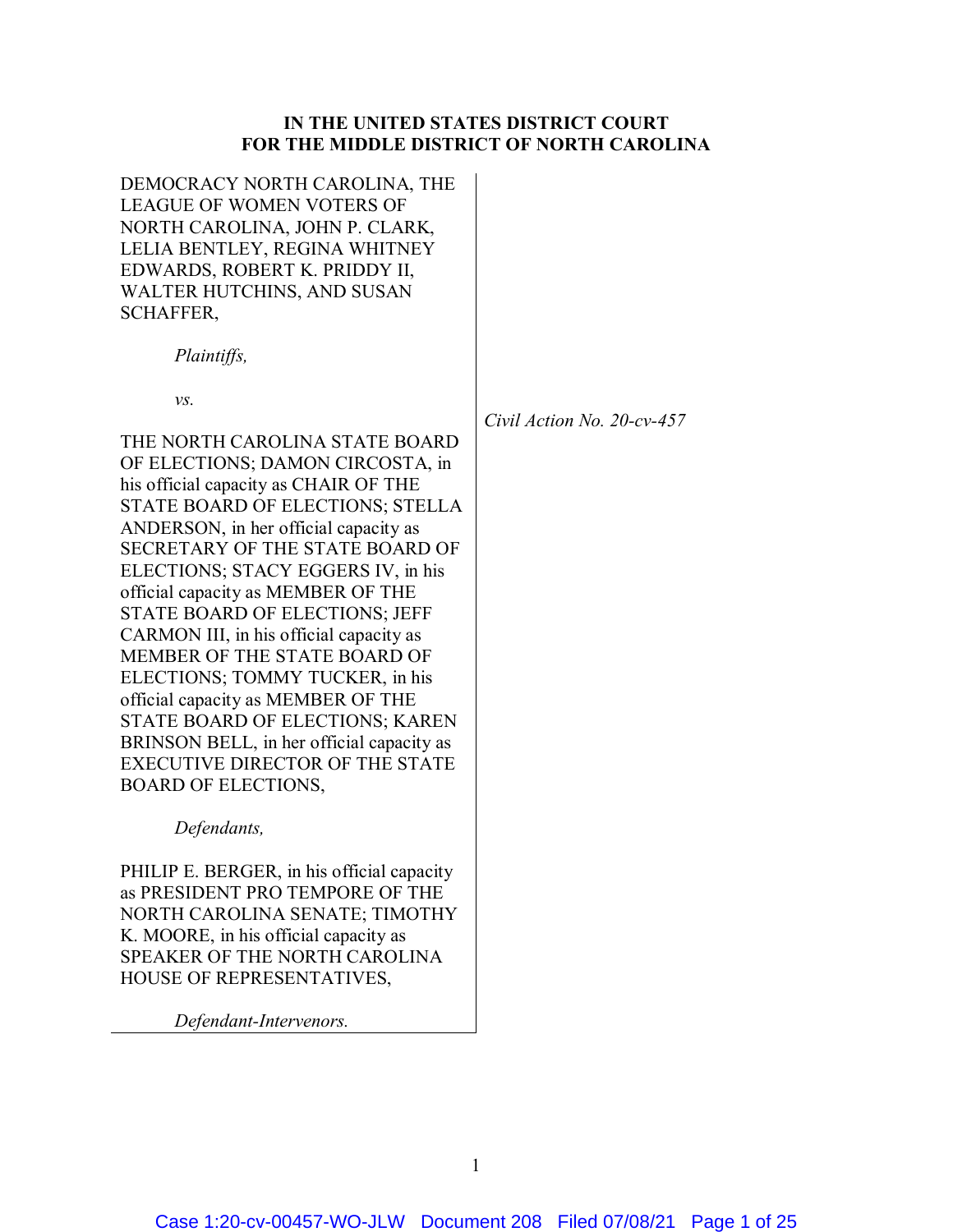#### **FOURTH AMENDED COMPLAINT**

Plaintiffs Democracy North Carolina, the League of Women Voters of North Carolina (together with Democracy North Carolina, the "Organizational Plaintiffs"), and John P. Clark, Lelia Bentley, Regina Whitney Edwards, Robert K. Priddy II, Walter Hutchins, and Susan Schaffer, individuals ("Individual Plaintiffs," together with the Organizational Plaintiffs, the "Plaintiffs"), bring this civil rights action under 42 U.S.C. § 1983, the First and Fourteenth Amendments and Section 208 of the Voting Rights Act, for preliminary and permanent declaratory and injunctive relief against the Defendants the North Carolina State Board of Elections; Damon Circosta, in his official capacity as Chair of the State Board of Elections; Stella Anderson, in her official capacity as Secretary of the State Board of Elections; Stacy Eggers IV, Jeff Carmon III, and Tommy Tucker, all in their official capacities as Members of the State Board of Elections; and Karen Brinson Bell, in her official capacity as Executive Director of the State Board of Elections (together the "SBE Defendants"). Plaintiffs allege as follows:

#### **NATURE OF ACTION**

1. In the 2020 general election, North Carolina experienced an unprecedented increase in voters attempting to vote by mail-in absentee ballot. However, as it stands, North Carolina's election law and procedures for mail-in absentee voting present unnecessary and unjustified restrictions on voters and the organizations that assist them that violate the U.S. Constitution and federal law. North Carolina law restricts who may assist voters with requesting an absentee ballot, as well as who may assist voters with marking and returning that absentee ballot even where those voters require assistance due to blindness, disability, or inability to read or write. Furthermore, North Carolina law does not require a uniform, state-wide permanent process by which voters applying to cast a mail-in absentee ballot receive notice and an opportunity to be heard regarding any perceived material errors on their absentee ballot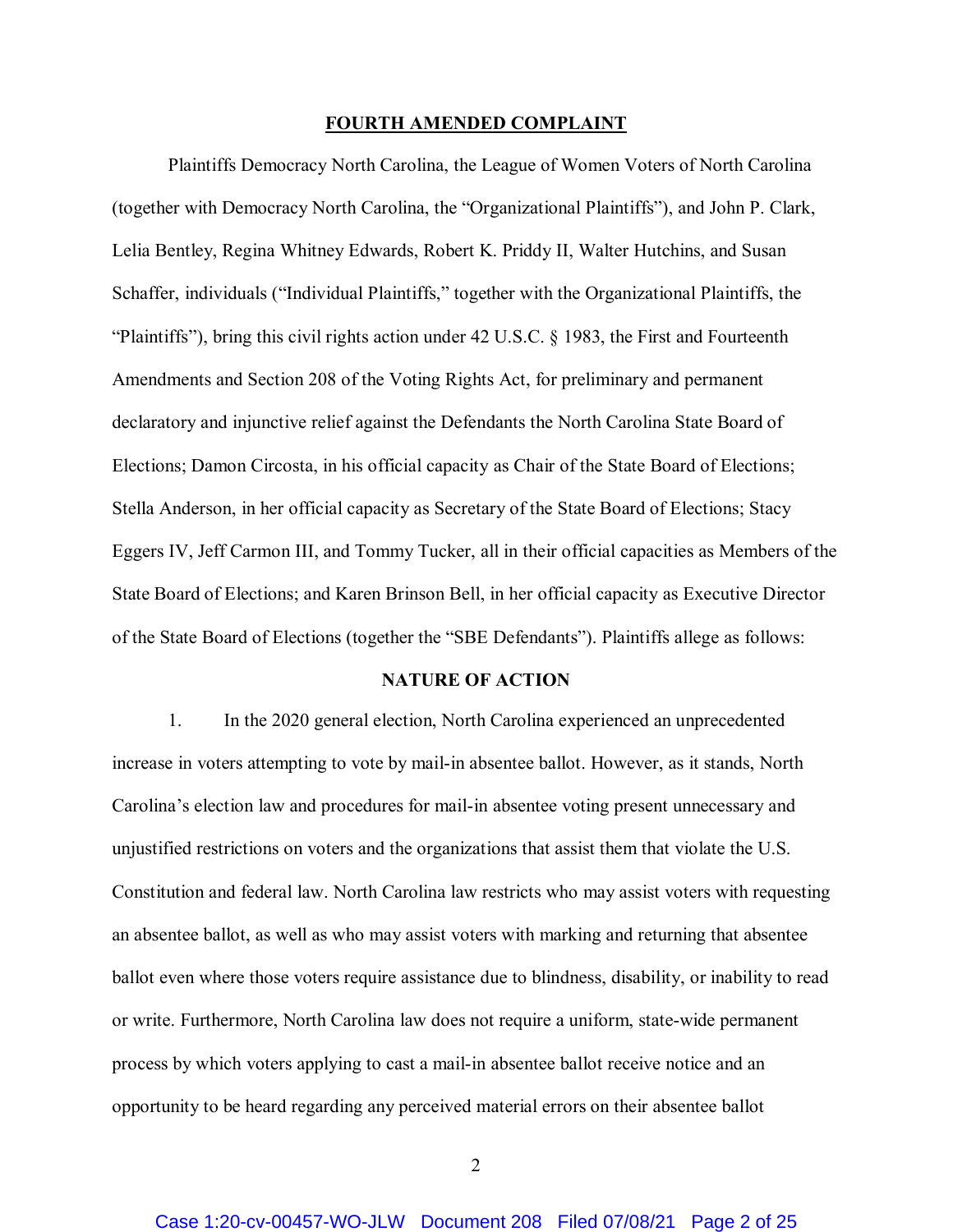application envelopes. These restrictions are not justified, much less narrowly tailored to serve any legitimate state interests in preventing fraud or related to election administration. The relief requested by Plaintiffs to lift these restrictions is crucial to safeguarding the rights of all voters in North Carolina's elections and ensuring a functioning democracy.

# **JURISDICTION AND VENUE**

2. This Court has jurisdiction over Plaintiffs' claims pursuant to 28 U.S.C. §§ 1331 and 1343 because this case arises under the U.S. Constitution and the laws of the United States and seeks equitable and other relief for the deprivation of constitutional and federal statutory rights under color of state law.

3. This Court has jurisdiction to award attorneys' fees and costs pursuant to 42 U.S.C. § 1988 and 28 U.S.C. § 1920.

4. This Court has jurisdiction to grant declaratory relief pursuant to 28 U.S.C. §§ 2201 and 2202.

5. Venue is appropriate in the Middle District of North Carolina, under 28 U.S.C. § 1391(b)(1).

# **PARTIES**

# *Plaintiffs*

6. Plaintiff Democracy North Carolina ("Democracy NC") is a nonpartisan, nonprofit organization dedicated to increasing voter access and participation and reducing the corrupting role of money in politics through research, organizing, and advocacy. Democracy NC's volunteers, who are registered North Carolina voters across every region of the state, form grassroots coalitions and are advocates in communities throughout the state, including Wake County, Edgecombe and Nash Counties (the "Twin Counties"), Alamance County, Mecklenburg County, Fayetteville, Wilmington, Winston-Salem, Asheville, New Bern, Salisbury and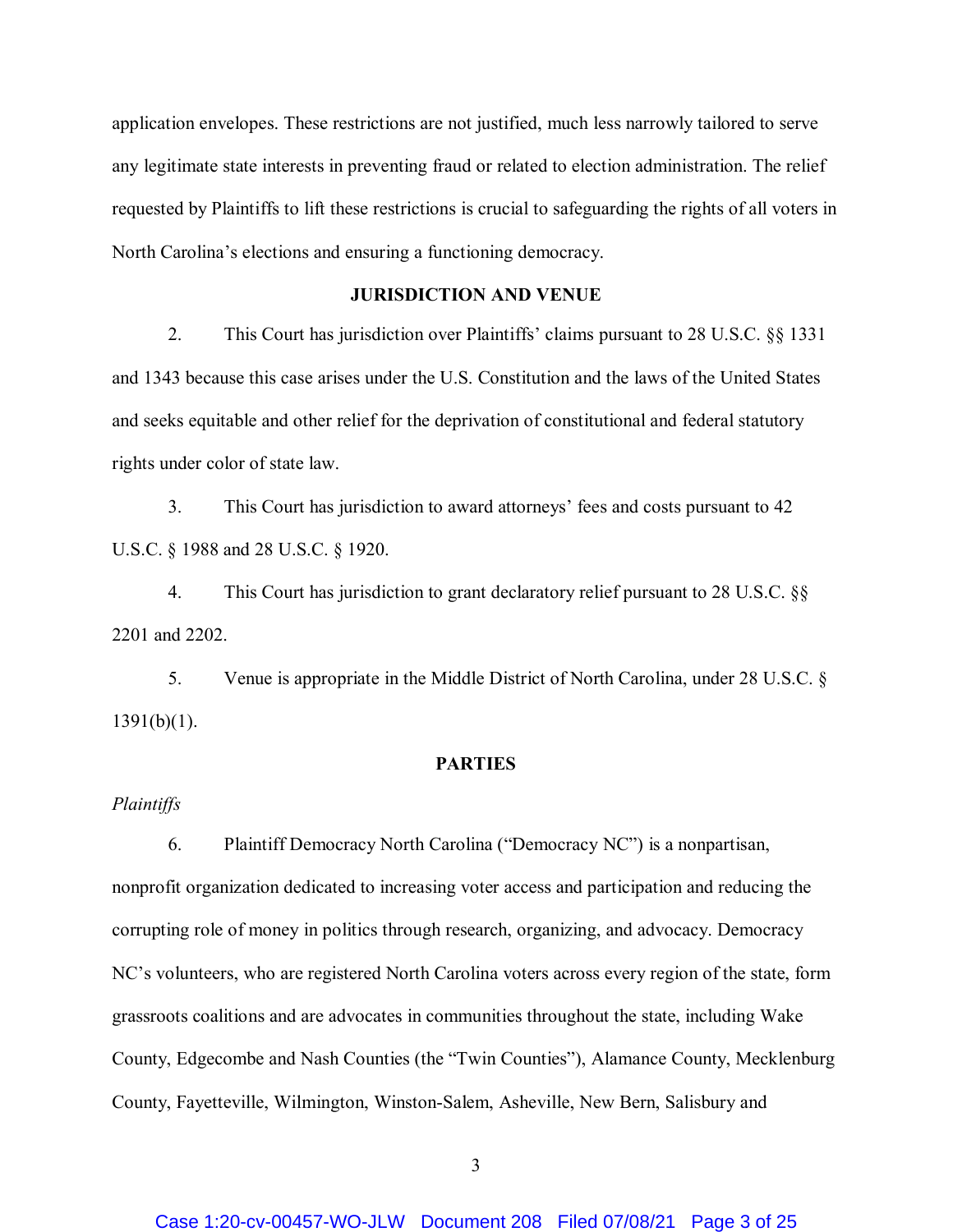Greenville. Democracy NC works for pro-democracy reforms that strengthen the enforcement of election laws, protect voting rights, and improve government accountability and ethics. Democracy NC engages in substantial election protection efforts to ensure that voters are able to access the ballot, and spends substantial time and effort producing voter guides to educate voters about the candidates that will be on their ballots. Democracy NC advocates spend thousands of hours fighting for more early voting sites and times to ensure that all voters have easy access to the franchise. In previous elections, Democracy NC has also run rides-to-the-polls programs to ensure that voters who lacked transportation and could not or did not want to use mail-in absentee voting could nonetheless cast a ballot. Through original research, policy advocacy, grassroots organizing, civic engagement, and leadership training, Democracy NC seeks to achieve a fair and representative political system and advance a just and equitable North Carolina. In keeping with its mission, Democracy NC focuses substantial time and resources toward bringing new voters into political participation, including from historically excluded communities.

7. Plaintiff the League of Women Voters of North Carolina ("LWVNC") is a nonpartisan community-based organization, formed in 1920, around the time of the passage of the Nineteenth Amendment to the U.S. Constitution granting women's suffrage. The LWVNC is dedicated to encouraging its members and the people of North Carolina to exercise their right to vote as protected by the U.S. Constitution and the Voting Rights Act of 1965. The LWVNC's mission is to promote political responsibility through informed and active participation in government and the electoral process and to act on selected governmental issues, and to remove barriers that voters in North Carolina face in registering to vote and casting a ballot. The LWVNC impacts public policies, promotes citizen education, and makes democracy work by,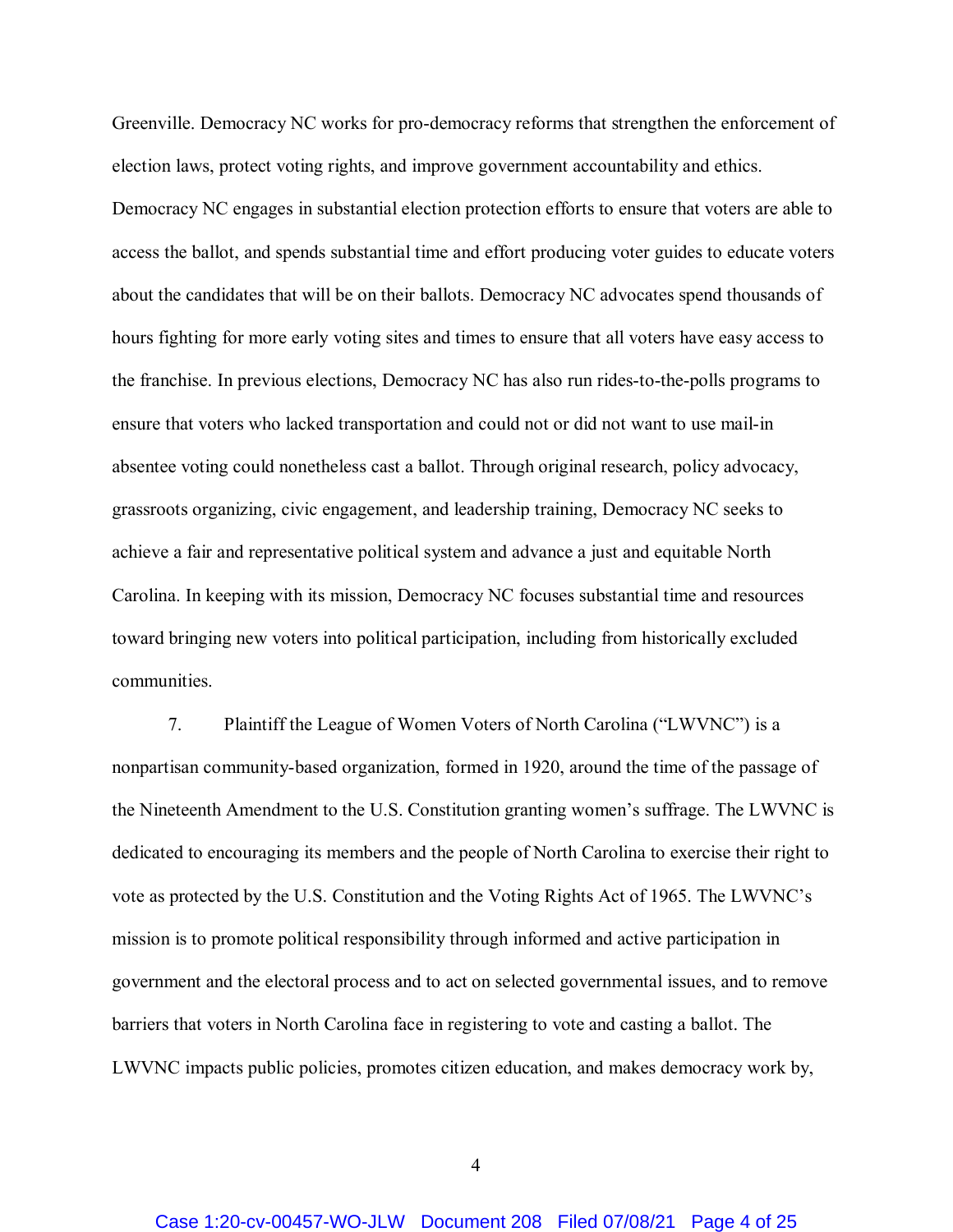among other things, removing unnecessary barriers to full participation in the electoral process. The LWVNC has 17 local leagues and over 1,912 members, each of whom, on information and belief, is a registered voter in North Carolina. The LWVNC is affiliated with the League of Women Voters of the United States, which was also founded in 1920. The LWVNC began as an organization focused on training women voters, and has evolved into an organization concerned with educating, advocating for, and empowering all North Carolinians. With members in almost every county in the state, the LWVNC's local leagues are engaged in numerous activities, including hosting public forums and open discussions on important issues to the community. Individual League members invest substantial time and effort in voter training and civic engagement activities, such as drafting voter education materials, hosting events furthering their core missions such as voter registration assistance and get-out-the-vote (GOTV) efforts leading up to elections, including during the early voting period, as well as poll worker recruitment and fielding questions about the voting process from voters and other members alike. The LWVNC has developed a First Time Voter Engagement Program, which partners with local election boards and schools to encourage young voters to register to vote. Individual members spend time educating and assisting voters in their respective communities and, in general, serve as resources for voters in their communities. The LWVNC also devotes substantial time and effort to ensuring that government at every level works as effectively and as fairly as possible in implementing voting regulations and procedures. To do so, the LWVNC advocates to make elections more transparent, to support a strong and diverse judiciary, and to urge for appropriate government oversight.

8. Plaintiff John P. Clark is a U.S. citizen and a resident of the town of Cary in Wake County, North Carolina. He is 80 years old and a registered North Carolina voter who is eligible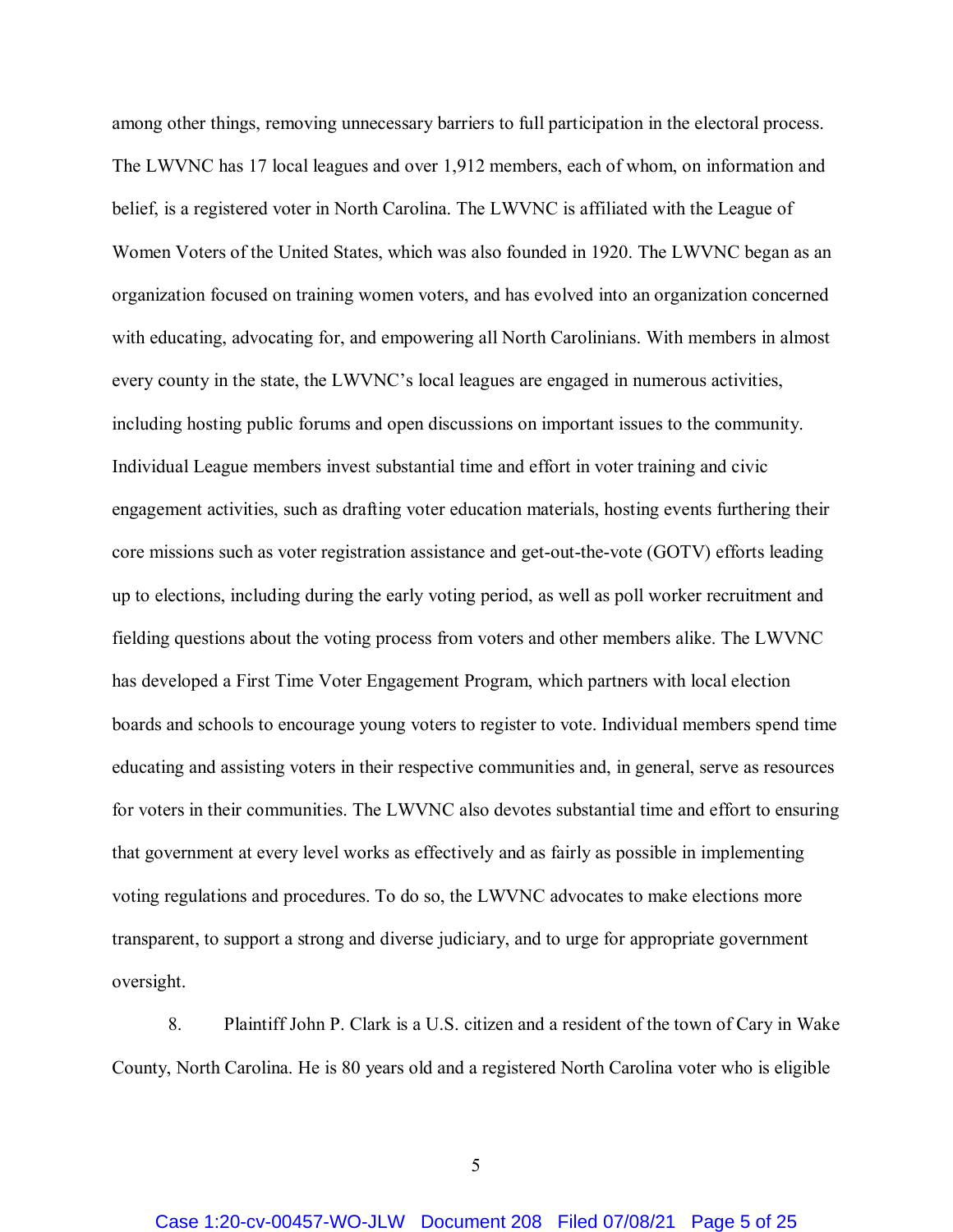to vote in North Carolina. He has multiple health issues that put him at high risk. Most importantly, he is especially at high risk when around other people who may have infectious diseases. He has suffered from severe chronic obstructive pulmonary disease ("COPD"), which severely limits his activities, for the last 14 years. He now must carry an oxygen tank with him whenever he is active, even when walking short distances. He has also become more susceptible to exacerbated bouts of pneumonia, having been hospitalized three times since December 2020. The most recent and damaging episode was in January 2021, which has caused a further deterioration of his respiratory condition. In addition, in 2020, he was diagnosed with lung cancer. Because the combination of COPD and lung cancer made him more vulnerable to severe complications or even death from COVID-19, he by necessity voted by absentee ballot in the November 2020 general election. He intends to vote again by mail-in absentee ballot in future elections, when his county board of elections offers mail-in absentee ballots. He has voted in every presidential, state and local election since 1968 (to the best of his recollection), and intends to continue to do so.

9. Lelia Bentley is a U.S. citizen and a 63-year-old registered voter in Wilkesboro. She has been diagnosed with hypertension, which she controls through diet, exercise, and meditation. About once a year, Ms. Bentley develops a cold, which often progresses to include symptoms like sinus and chest congestion, a hacking cough, and shortness of breath. In the 2020 general election, Ms. Bentley voted by mail-in absentee ballot out of necessity due to her health. She intends to continue voting in North Carolina's elections by mail.

10. Regina Whitney Edwards is a U.S. citizen and resident of Durham County, and expects to reside in Alamance County beginning in July 2021. She is 31 years old and a registered North Carolina voter and has voted in multiple elections in North Carolina. In the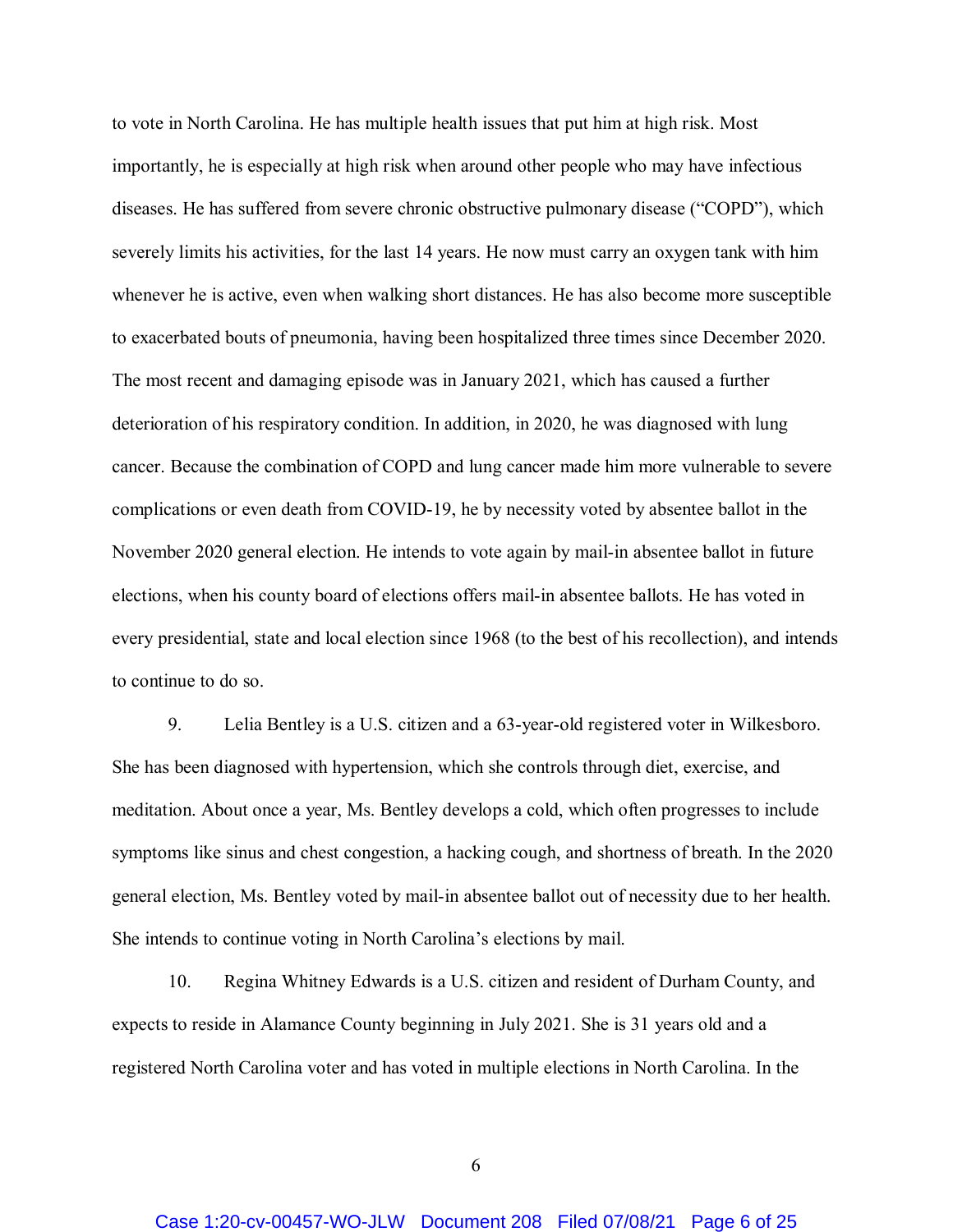2020 general election, she voted by mail-in absentee ballot by necessity because of her preexisting medical condition, type 1 diabetes, in order to protect her health. She intends to continue voting in North Carolina's elections, and to do so by mail to continue protecting her health.

11. Robert K. Priddy II is a U.S. citizen and a resident of Brunswick County. He is a 71-year-old registered voter in North Carolina and has several serious health conditions. In 2011, he received a kidney transplant. To ensure that his body does not reject the transplant, he takes medication that suppresses his immune system. The medication also causes borderline diabetic issues, so he receives treatment for diabetes. He has voted in numerous elections in North Carolina. In the 2020 general election, he voted by mail-in absentee ballot because of the pandemic and the health risks posed by in-person voting. He intends to continue voting in North Carolina's elections, either in person or by mail.

12. Walter Hutchins is a U.S. citizen and a resident of Wilmington. He is a 92-yearold registered North Carolina voter who is eligible to vote. He is legally blind and lives in a nursing home. Mr. Hutchins has voted in numerous elections in North Carolina. His wife, who does not live at the nursing home, has helped him fill out his ballot in previous elections. The nursing home does not have procedures set up to assist voters who are blind. In the 2020 general election, he was able to request and cast a mail-in absentee ballot with the assistance of his wife and his nursing home staff, as permitted by the relief granted by this Court in its August 4, 2020 order granting in part Plaintiffs Amended Motion for a Preliminary Injunction. He intends to continue voting in North Carolina's elections, and wants his nursing home staff to continue to help him to vote even if his wife is able to also help him.

13. Susan Schaffer is a U.S. citizen and a Durham County resident who volunteers in her community, and has assisted eligible people with registering to vote, requesting absentee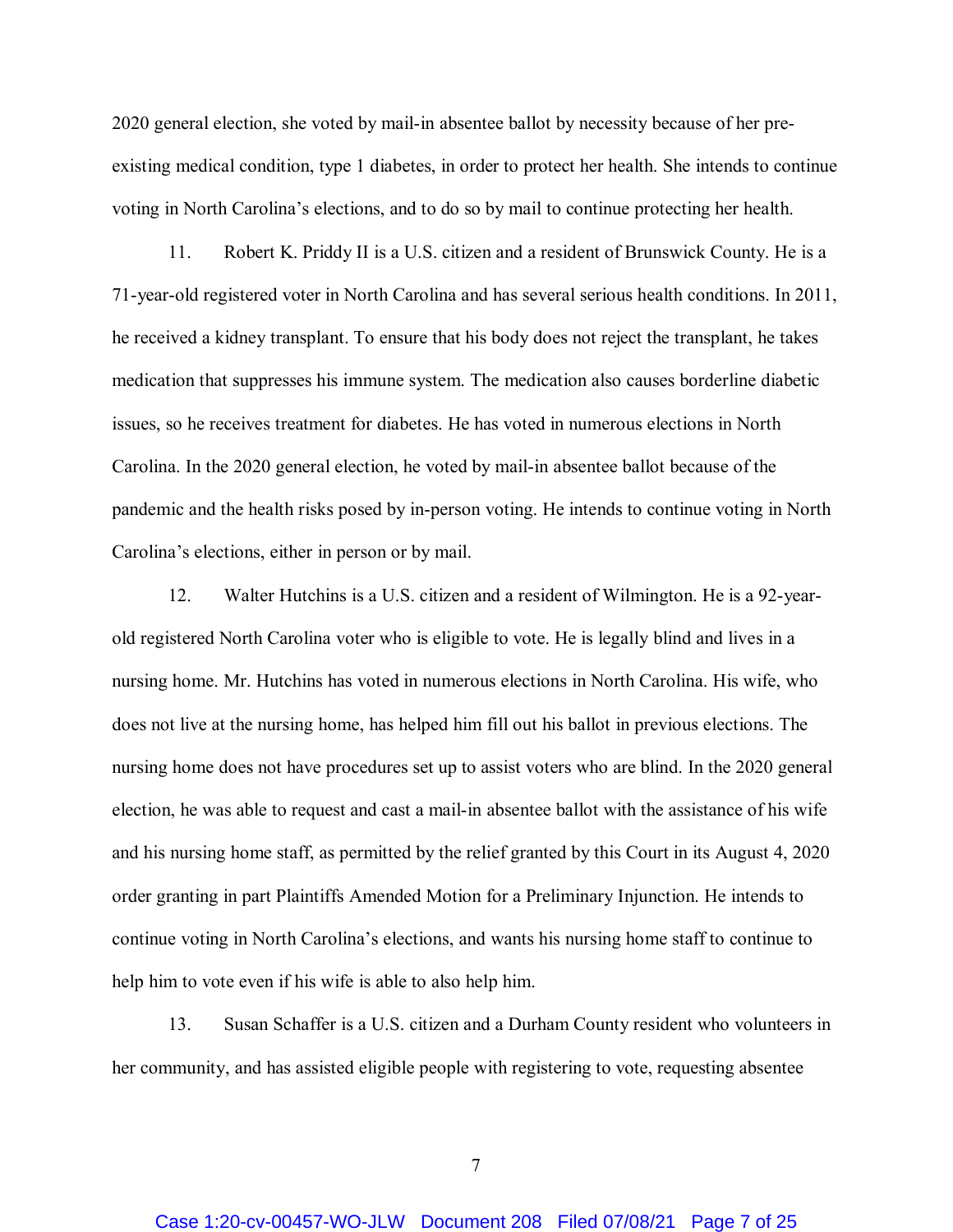mail-in ballots, as well as completing their absentee ballots. In the past, Mrs. Schaffer has also assisted voters at assisted living facilities and other locations that are now prohibited spaces for people seeking to assist voters with their absentee ballot request forms if they are not a near relative or a member of a multi-partisan assistance team ("MAT"). Mrs. Schaffer serves as an intermediary for many voters who are not familiar with the absentee ballot process or who otherwise are not eligible for assistance under the current state of the law as created by Senate Bill 683. Thus, these prohibitions severely burden the right to vote of all of the voters that Mrs. Schaffer would otherwise be able to assist and prevent her from providing that assistance as a volunteer for an organization that has among its core missions helping voters gain access to the ballot box, thereby impairing her fundamental First Amendment right of association and right to free speech.

### *Defendants*

14. Defendant North Carolina State Board of Elections is the agency responsible for the administration of the election laws of the State of North Carolina.

15. Defendant Damon Circosta is the Chair of the North Carolina State Board of Elections. Mr. Circosta is sued in his official capacity.

16. Stella Anderson is the Secretary of the North Carolina State Board of Elections. Ms. Anderson is sued in her official capacity.

17. Stacy Eggers IV is a Member of the North Carolina State Board of Elections. Mr. Eggers is sued in his official capacity.

18. Jeff Carmon III is a Member of the North Carolina State Board of Elections. Mr. Carmon is sued in his official capacity.

19. Tommy Tucker is a Member of the North Carolina State Board of Elections. Mr. Tucker is sued in his official capacity.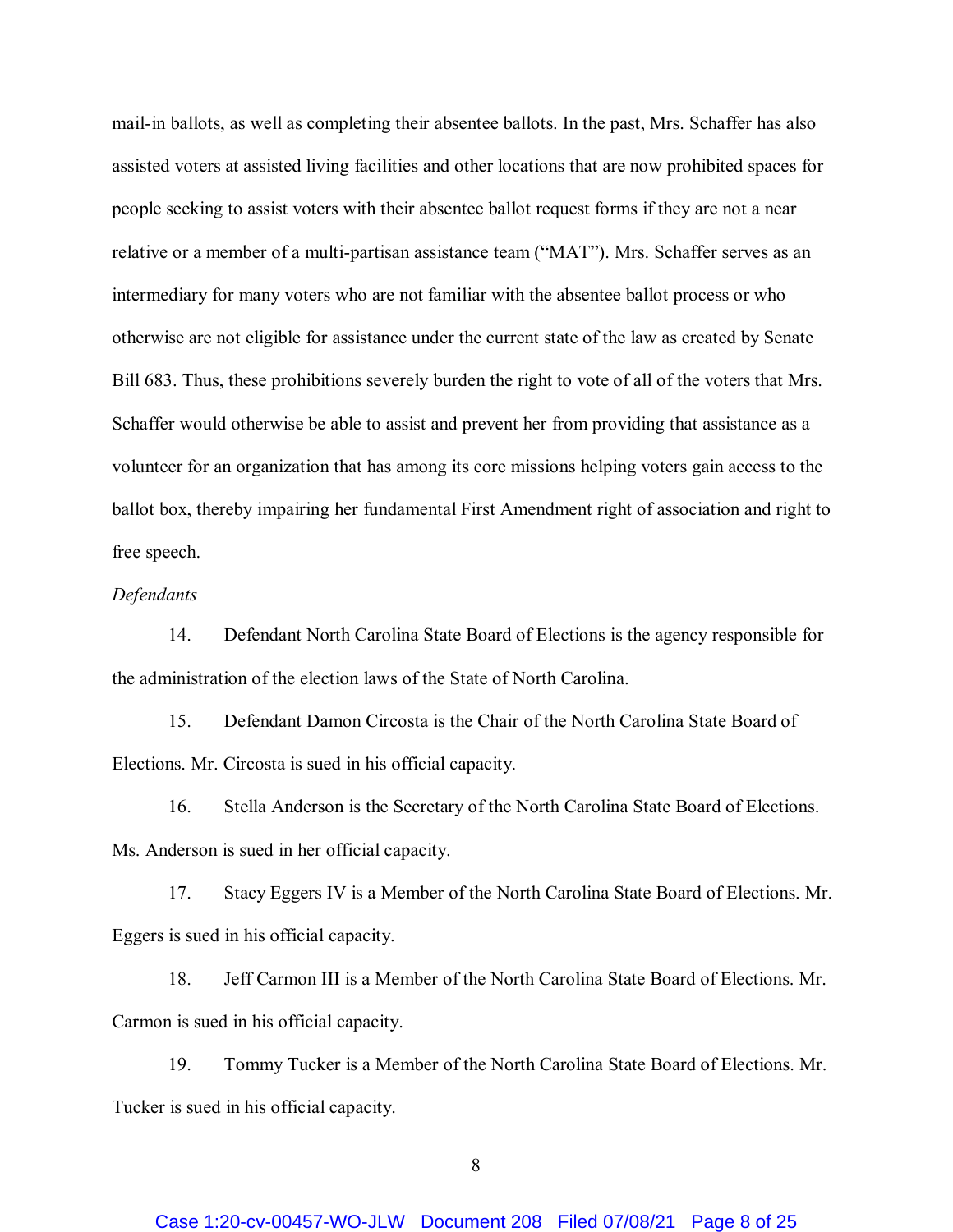20. Defendant Karen Brinson Bell is the Executive Director of the North Carolina State Board of Elections. Ms. Brinson is sued in her official capacity.

#### *Defendant-Intervenors*

21. Philip E. Berger is the President Pro Tempore of the North Carolina Senate. Mr. Berger was joined as a defendant-intervenor in his official capacity by order of the Court. Order, ECF No. 26.

22. Timothy K. Moore is the Speaker of the North Carolina House of Representatives. Mr. Moore was joined as a defendant-intervenor in his official capacity by order of the Court. Order, ECF No. 26.

#### **STATEMENT OF FACTS**

# **1. Restrictions on Assistance to Voters in Requesting an Absentee Mailin Ballot**

23. North Carolina law has permitted all eligible citizens to vote by mail in all federal and state elections since 2001. *See* N.C. Gen. Stat. § 163-226(a). Voters must submit a completed State Absentee Ballot Request Form to their county board of elections in order to receive an absentee ballot. N.C. Gen. Stat. § 163-230.2(a). This request must be signed by the voter requesting the absentee ballot or that voter's near relative or verifiable legal guardian. *Id.* It also must include: (1) the name and address of the voter or the other individual making the request on behalf of the voter; (2) the address to which the application and absentee ballot are to be mailed if different from the voter's residence; (3) either the voter's North Carolina drivers license number, special identification card number, or last four digits of the voter's social security number; and (4) the voter's date of birth. *Id.* An absentee ballot request is deemed invalid if it is not on the form created by the State Board or it does not contain all of the information required. N.C. Gen. Stat. § 163-230.2(e)(3).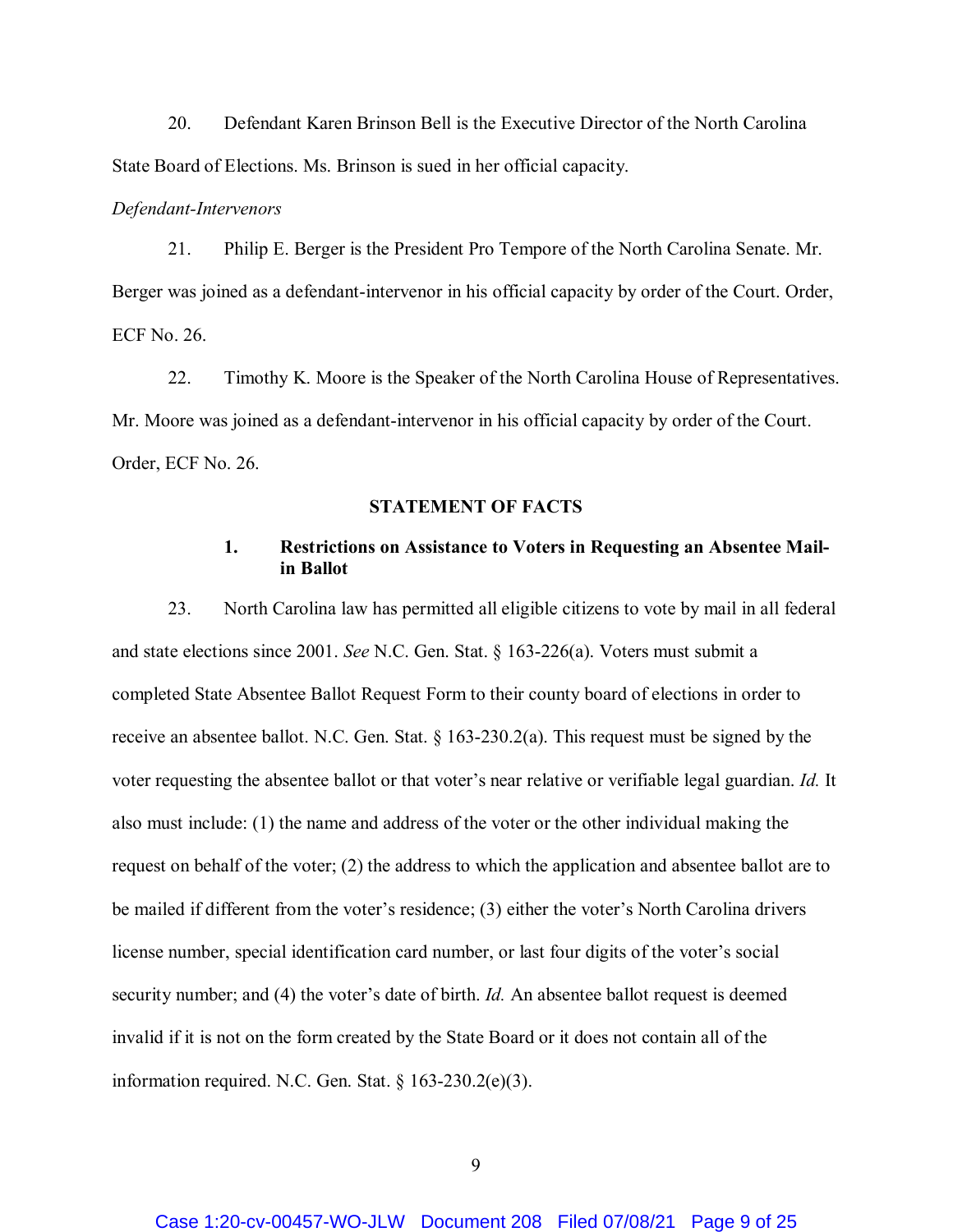24. In November 2019, North Carolina made it significantly more cumbersome for its voters to cast an absentee ballot by mail by enacting Senate Bill 683. *See* An Act to Amend the Laws Governing Mail-In Absentee Ballots ("SB 683"), S.L. 2019-239, § 1 (Nov. 6, 2019).<sup>1</sup> Among other provisions, SB 683 imposes restrictions on who can assist voters with completing mail-in absentee ballot request forms. *See* S.B. 683 § 1.3(a) (amending N.C. Gen. Stat. § 163- 230.2(e), (e1)). Requests are invalid if "completed, partially or in whole, or signed by anyone other than the voter, or the voter's near relative or verifiable legal guardian." N.C. Gen. Stat. § 163-230.2(e)(2). Members of multi-partisan teams ("MATs") trained and authorized by county boards of elections may assist in completion of the request, *id.*, but in certain North Carolina counties, the availability of MATs has been inadequate. Additionally, voters requiring assistance to complete the written request form due to blindness, disability, or inability to read or write may request another person if "there is not a near relative or legal guardian available to assist that voter." N.C. Gen. Stat. § 163-230.2(e1).

25. There are also restrictions on who may help return a completed absentee ballot request. Under N.C. Gen. Stat.  $\S$  163-230.2(c), the completed request form may only be delivered to the county board of elections by the voter, the voter's near relative or verifiable legal guardian, or a MAT team member. Voters may also submit the completed absentee ballot request form via an online request portal established by the State Board of Elections. N.C. Gen. Stat. § 163-230.3.

26. Unlike for *completing* an absentee ballot request form, there is no exception in the statute for a voter who needs assistance with *returning* the request form by reason of their blindness, disability, or inability to read or write. *See* N.C. Gen. Stat. § 163-230.2(e)(4). This

 <sup>1</sup> *See* https://www.ncleg.gov/EnactedLegislation/SessionLaws/PDF/2019-2020/SL2019-239.pdf.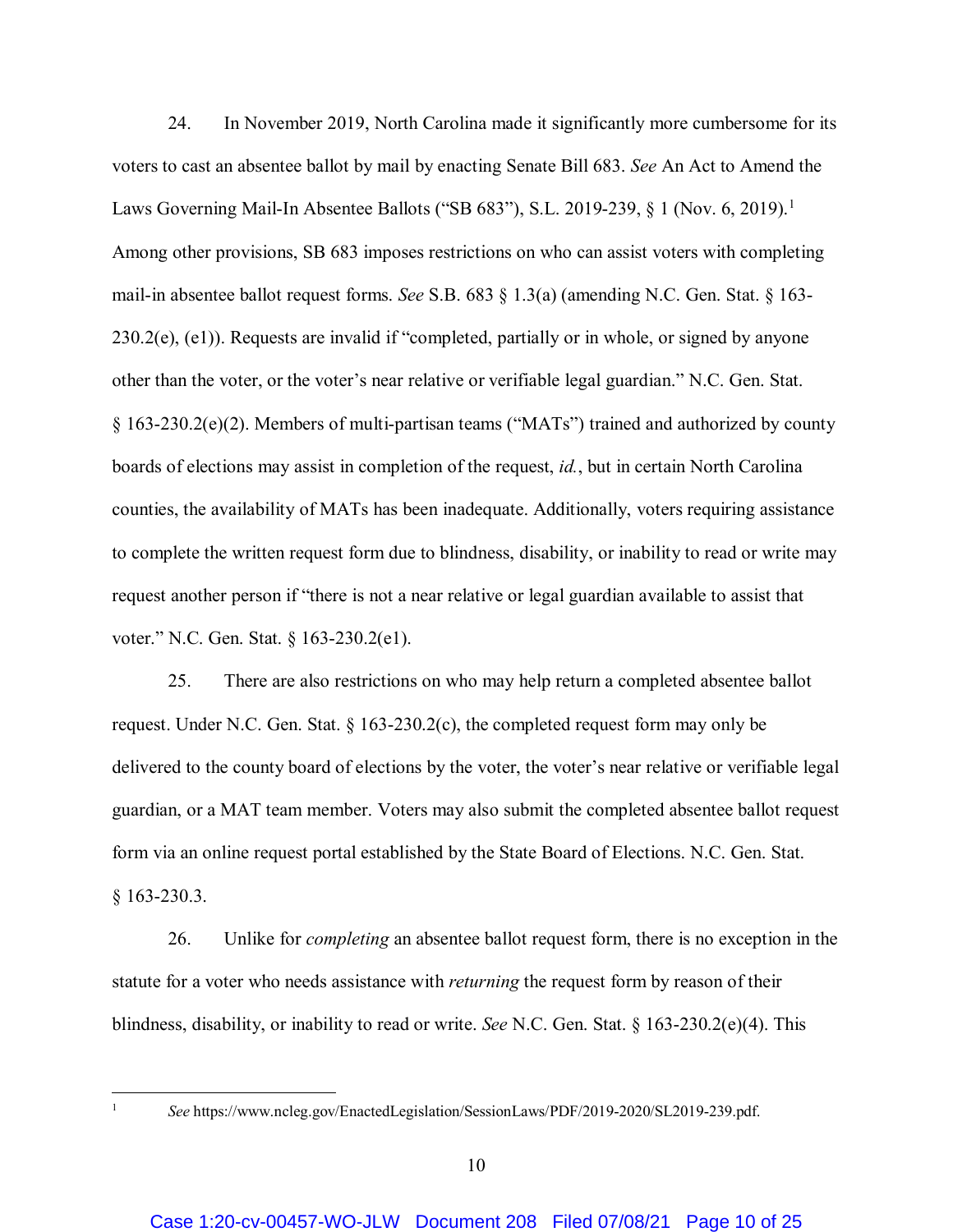restriction also applies to requests for an absentee ballot made through the State Board of Election's online request portal, for which information may only be provided by the voter, the voter's near relative or verifiable legal guardian. N.C. Gen. Stat. § 163-230.3. Absentee ballots must be requested in compliance with these requirements, and it is a Class I felony for any State Board or county board of elections member or employee to send an absentee ballot to a voter who has not requested it in compliance with these requirements. N.C. Gen. Stat. § 163-237(d7).

27. By imposing these restrictions, SB 683 has effectively banned organizations like the Organizational Plaintiffs and individuals like Plaintiff Schaffer from assisting voters with requesting absentee ballots. This is especially damaging following the dramatic increase in voting-by-mail that occurred in the 2020 general election, after which it is reasonable to expect voters will continue to choose to vote by mail in greater numbers. Without assistance by organizations like the Organizational Plaintiffs or individuals like Plaintiff Schaffer, which was available up until SB 683's passage in late 2019, many of these voters will lack needed assistance to navigating the ballot request process in future elections.

# **2. Restrictions on Assistance to Voters In Voting an Absentee Mail-in Ballot**

28. Once voters receive their absentee mail-in ballot, North Carolina election law requires that they complete this ballot "[i]n the presence of two persons who are at least 18 years of age." N.C. Gen. Stat. § 163-231(a).<sup>2</sup> To complete an absentee by-mail ballot, voters must mark, fold, and place folded ballots in the container return envelope and securely seal it, or cause the ballot to be marked at the voter's discretion and folded and placed in the container return

<sup>&</sup>lt;sup>2</sup> There are restrictions on who may serve as a witness, including prohibitions on any candidate for nomination or election from serving as a witness unless the voter is the candidate's near relative, prohibitions on owners, managers, directors, employees of any hospital, clinic, nursing home, or rest home from witnessing for a voter who is a patient or resident, and certain office-holders. *See* N.C. Gen. Stat. §§ 163-226.3(a)(4) and 163-237(b)(1). The only alternative to obtaining two witnesses is to obtain the signature of a notary public. N.C. Gen. Stat. § 163- 231(a).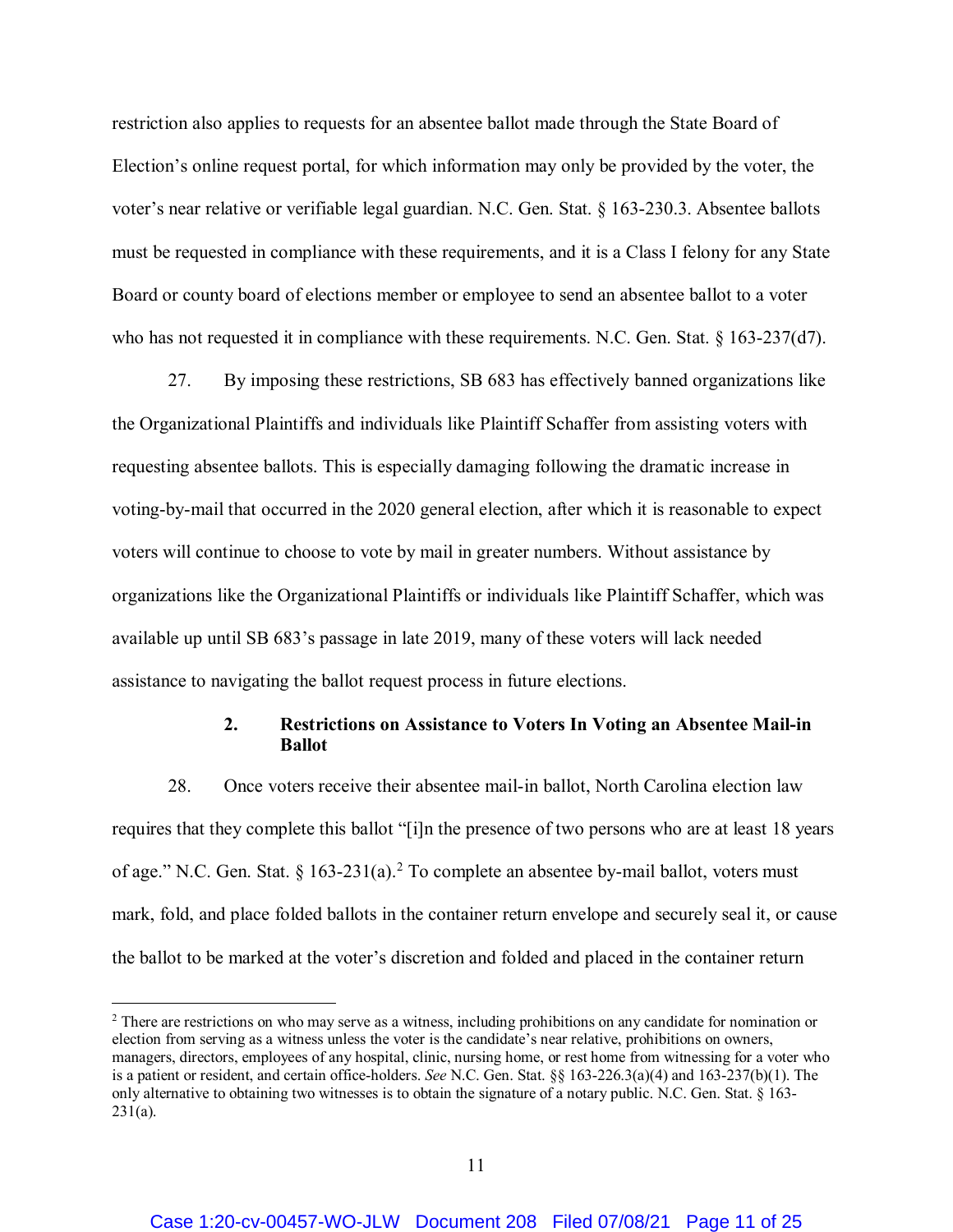envelope in the voter's presence. N.C. Gen. Stat.  $\S 163-231(a)(1)-(3)$ . The voter must then complete the voter certification of eligibility to vote on the container envelope and sign the container envelope. N.C. Gen. Stat.  $\S_{\S}$  163-231(a)(4), 163-229(b)(1)-(2). The envelope must also include the name and address of any person who assisted the voter if the voter is unable to complete and sign the certification, and those assistants must sign the container envelope as well. N.C. Gen. Stat. § 163-229(b)(4). The voter must also require the two witnesses to sign the absentee ballot application and provide their addresses or, in the alternative, have the application notarized. N.C. Gen. Sta. § 163-231(a)(5)-(6).

29. To successfully transmit an executed absentee ballot to a voter's county board of elections, the sealed container-return envelope with enclosed absentee ballots must be transmitted by mail or commercial courier service, at the voter's expense, or delivered in person by the voter's near relative or verifiable legal guardian and received by the county board by the statutory deadline. N.C. Gen. Stat. § 163-231(b)(1).

30. People who require assistance with completing an absentee ballot by reason of their blindness, disability, or inability to read or write are still restricted to the voter's near relative or verifiable legal guardian, or a MAT team member. *See* N.C. Gen. Stat. §§ 163- 226.3(a)(1), 163-226.3(a)(4), 163-226.3(a)(5), 163-226.3(a)(6), 163-231(b)(1). Under North Carolina law, it is a Class I felony for any person except a voter's near relative or the voter's verifiable legal guardian to assist the voter to vote an absentee mail-in ballot, unless a near relative or verifiable legal guardian is unavailable. N.C. Gen. Stat. § 163-226.3(a)(1). In all instances, it is a Class I felony for any owner, manager, director, employee, or other person, other than the voter's near relative or verifiable legal guardian, to "sign an application or certificate as a witness, on behalf of a registered voter, who is a patient in any hospital, clinic,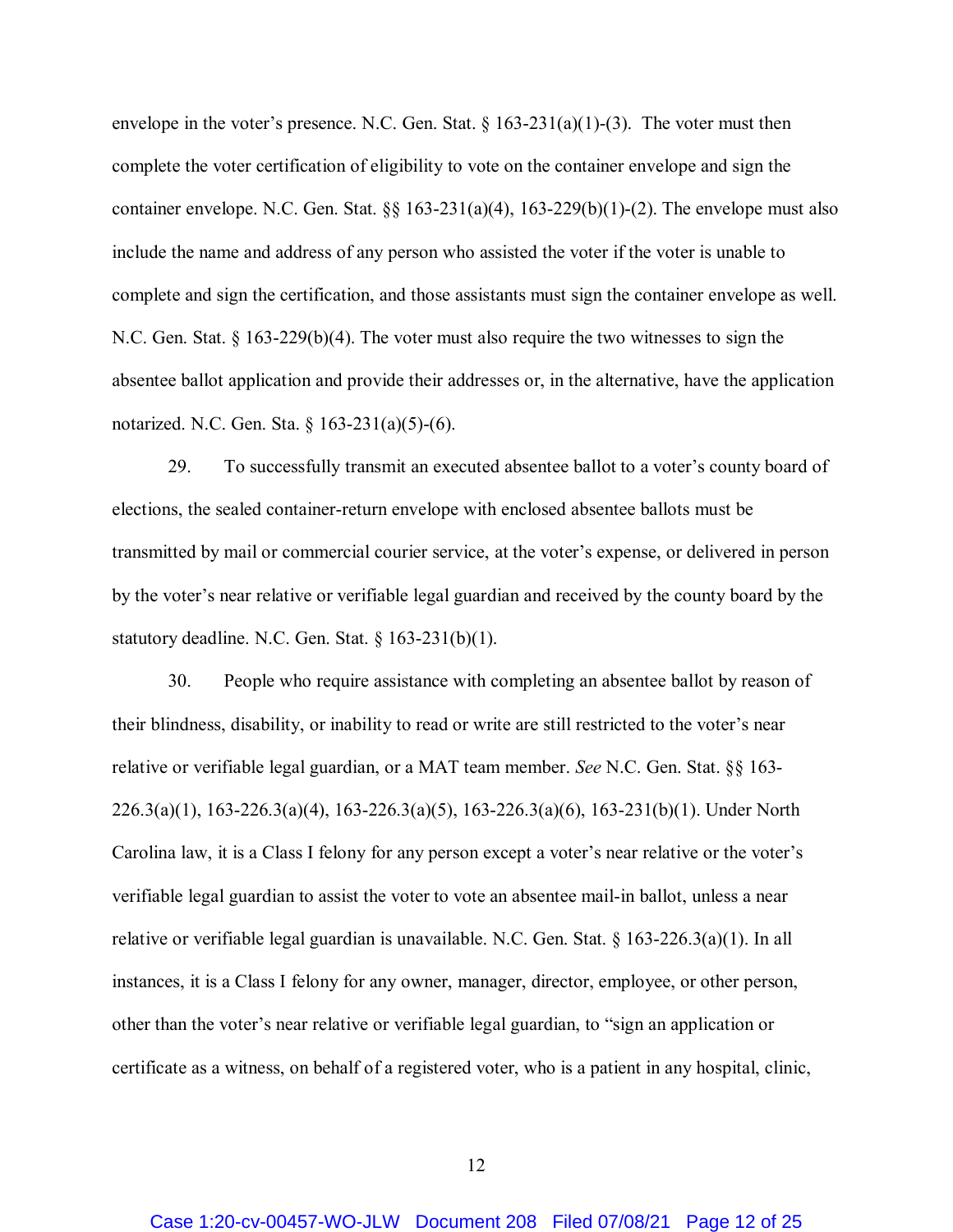nursing home or rest home in this State or for any owner, manager, director, employee, or other person other than the voter's near relative or verifiable legal guardian, to mark the voter's absentee ballot or assist such a voter in marking an absentee ballot." N.C. Gen. Stat. § 163-  $226.3(a)(4).$ <sup>3</sup> Even if the voter's near relative or verifiable legal guardian is unavailable, and a MAT is not available within seven calendar days of a telephonic request to the county board of elections, the voter may still not have the assistance of an owner, manager, director, employee of the hospital, clinic, nursing home, or rest home in which the voter is a patient or resident. *Id.*

31. Under North Carolina law, it is also a Class I felony for any person to take into their possession for delivery to a voter or for return to a county board of elections the absentee ballot of any voter, with the exception of a voter's near relative or the voter's verifiable legal guardian. N.C. Gen. Stat. § 163-226.3(a)(5). It is also a Class I felony for a voter to permit another person, including any owner, manager, director, employee of the hospital, clinic, nursing home, or rest home in which the voter is a patient or resident, to assist the voter in marking their absentee ballot, to be in the voter's presence when a voter votes an absentee ballot, or to observe the voter mark that voter's absentee ballot. N.C. Gen. Stat.  $\S 163-226.3(a)(6)$ .

#### **3. Lack of Uniform Cure Process**

32. Before the 2020 general election, there was no adequate statewide-mandated procedure in North Carolina for voters to cure deficient absentee ballot requests or the ballots themselves. In the March 2020 North Carolina primary, almost 15 percent of submitted absentee

This subdivision does not apply to members, employees, or volunteers of the county board of elections, if those members, employees, or volunteers are working as part of a multipartisan team trained and authorized by the county board of elections to assist voters with absentee ballots. N.C. Gen. Stat. § 163-226.3(a)(4).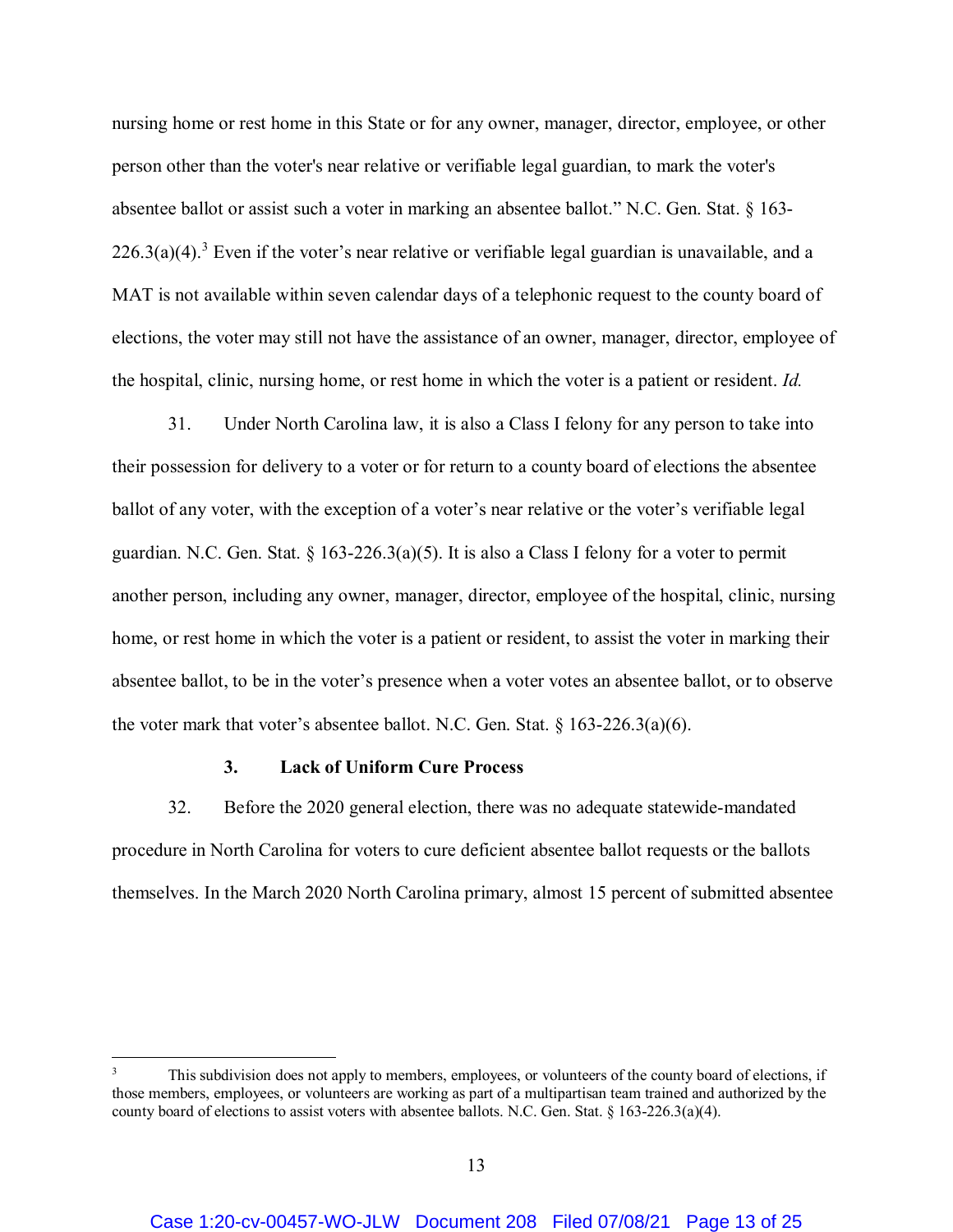mail-in ballots were rejected.<sup>4</sup> This number was even higher for voters of color, with 19 percent of mail-in ballots submitted by black voters rejected and almost 16 percent of mail-in ballots submitted by Latinx voters rejected.<sup>5</sup> Upon information and belief, a significant number of absentee ballot request forms submitted by voters in past elections have been rejected for material errors without notice or an opportunity to cure afforded to those voters.

33. Pursuant to an August 4, 2020 Preliminary Injunction granted in this matter, the State Board issued several numbered memos that provided voters who had submitted mail-in absentee ballots notice of certain defects and, in some instances, the opportunity to cure these defects with an affidavit for the 2020 general election.<sup>6</sup>

34. On June 11, 2021, and also pursuant to the Preliminary Injunction issued in this matter, the State Board issued Numbered Memo 2021-03 to provide a similar cure procedure in future elections.<sup>7</sup>

35. The numbered memos providing the cure procedures for the November 2020 general election and for future elections were issued pursuant to the State Board's general supervisory authority over elections in N.C. Gen. Stat. § 163-22(a) and the authority of the Executive Director in N.C. Gen. Stat. § 163-26. Upon information and belief, other than the Preliminary Injunction currently in effect, there exists no other law, rule, or order in North

19\_Absentee%20Deficiencies.pdf. 7 N.C. State Bd. of Elections, *Numbered Memo 2021-03: Absentee Container-Return Envelope Deficiencies* (June 11, 2021), https://s3.amazonaws.com/dl.ncsbe.gov/sboe/numbermemo/2021/Numbered%20Memo%202021-

 <sup>4</sup> *See* N.C. State Bd. of Elections, *March 3, 2020 Absentee File*,

https://s3.amazonaws.com/dl.ncsbe.gov/ENRS/2020\_03\_03/absentee\_20200303.zip. This data file is accessible by going to https://dl.ncsbe.gov/ and navigating to "ENRS"  $\rightarrow$  "2020-03-03"  $\rightarrow$  "absentee\_20200303.zip". The statistics generated from the absentee file do not include absentee by mail ballots that were either requested and not sent to the voter, or sent to the voter but not returned to the State Board of Elections. <sup>5</sup> *Id.*

<sup>6</sup> *See* N.C. State Bd. of Elections, *Numbered Memo 2020-19: Absentee Container-Return Envelope Deficiencies* (Aug. 21, 2020, revised Sept. 22, 2020),

https://s3.amazonaws.com/dl.ncsbe.gov/sboe/numbermemo/2020/Numbered%20Memo%202020-

<sup>03</sup> Absentee%20Deficiencies.pdf.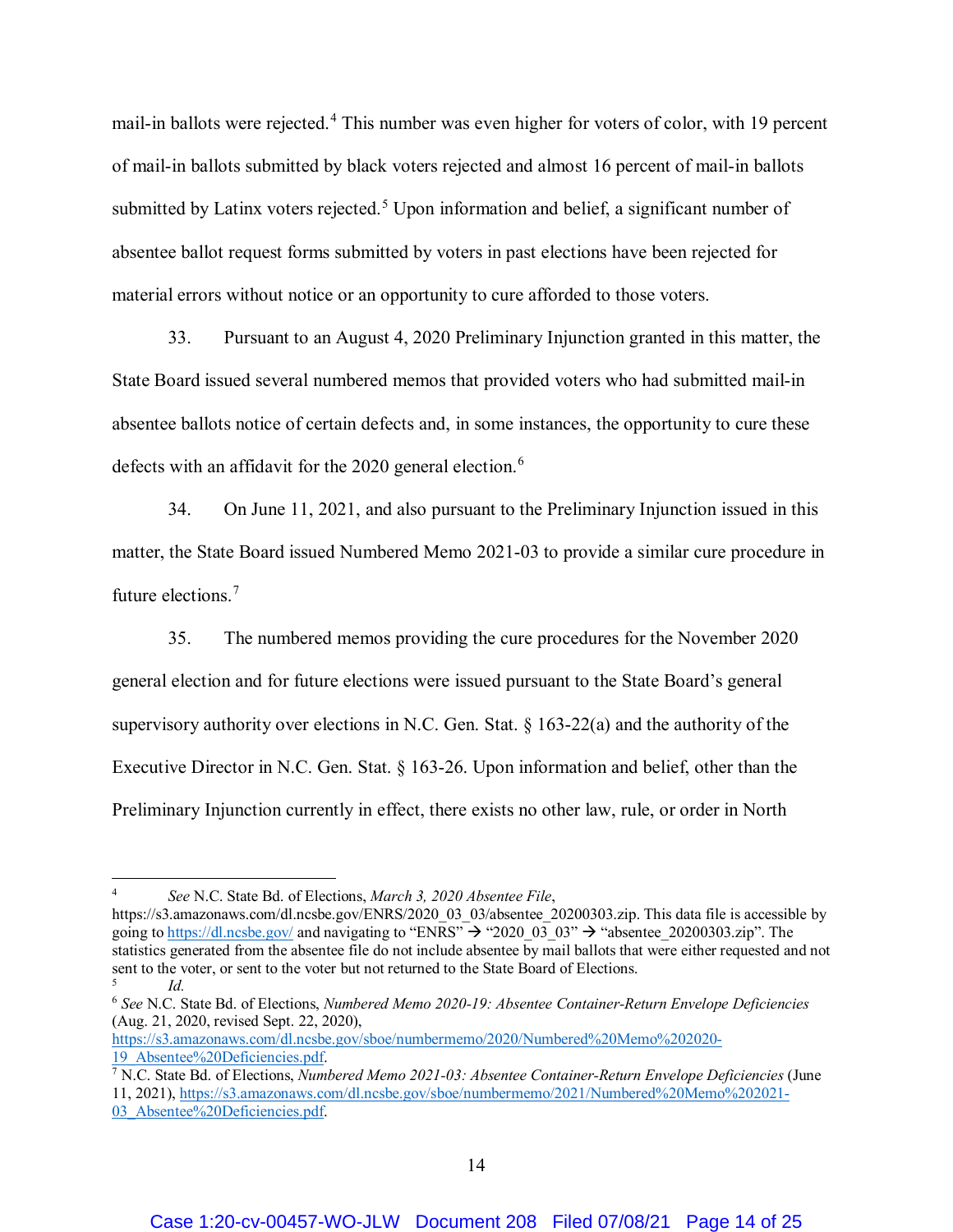Carolina that would prevent the State Board from rescinding the cure process requirement going forward pursuant to its general supervisory authority over elections in N.C. Gen. Stat. § 163- 22(a) and the authority of the Executive Director in N.C. Gen. Stat. § 163-26.

36. Following the dramatic increase in the use of absentee ballots in the 2020 general election, and the new restrictions under SB 683 on who may assist a voter to request an absentee ballot, there is a heightened risk that voters will fail to follow the proper procedures without being afforded any opportunity to cure any deficiencies. As it stands, North Carolina's election code risks disenfranchising vast numbers of voters attempting to submit mail-in absentee ballots.

## **CLAIMS**

## **COUNT ONE**

#### **(SBE Defendants)**

# **(Violation of the Rights of Free Speech and Association in violation of the First and Fourteenth Amendments to the Constitution of the United States and 42 U.S.C. § 1983)**

37. Plaintiffs reallege and reincorporate by reference all prior paragraphs of this Complaint and the paragraphs in the counts below as though fully set forth herein.

38. The First Amendment to the United States Constitution, as applied to the states through the Fourteen Amendment, prohibits an abridgment of the freedom of speech or associational rights. Any burden, regardless of how slight, must be justified by relevant and legitimate state interests "sufficiently weighty to justify the limitation*." Norman v. Reed*, 502 U.S. 279, 288-89 (1992).

39. The restrictions on who can assist voters with completing and returning mail-in absentee ballot request forms pursuant to N.C. Gen. Stat. § 163-230.2 effectively prohibit the Organizational Plaintiffs and their members from engaging in core political speech and expressive conduct in the form of assisting voters with requesting and submitting absentee ballot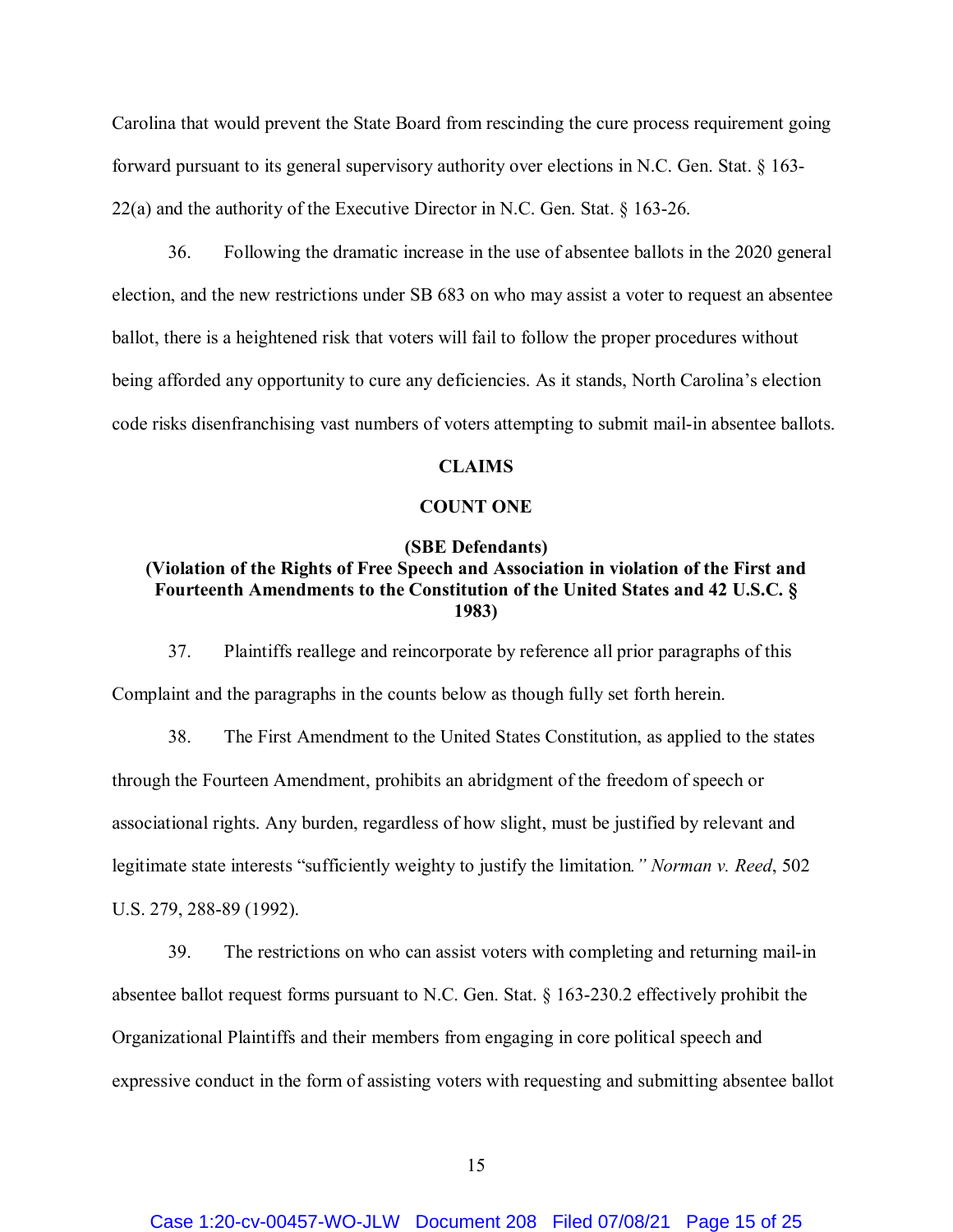request forms in an effort to engage potential voters and encourage them to vote. Developing the kind of relationship where voters trust LWVNC to turn in their forms is key to LWVNC's relationship and association with voters and the purpose of its members in their respective communities. It is less effective and creates less of a relationship with members and other voters to simply point to a blank form and no more. Similarly, Democracy NC is limited in its work to assist voters with their absentee ballot request forms where helping voters cast their ballots is central to its core mission and allows Democracy NC to communicate its core values of a participatory and inclusive democracy where hurdles do not impede political participation. Plaintiff Schaffer's individual speech and associational rights are also impaired by N.C. Gen. Stat. § 163-230.2, because she is no longer able to assist as she has in the past. These efforts are particularly important following the dramatic increase in voting-by-mail that occurred in the 2020 general election, after which it is reasonable to expect voters will continue to choose to vote by mail in greater numbers than prior elections. Because of this prohibition, the Organizational Plaintiffs and their members will not be able to effectively engage potentially eligible absentee voters, nor will they be able to effectively facilitate those eligible voters requesting absentee ballots.

40. N.C. Gen. Stat. § 163-230.2 therefore chills the Organizational Plaintiffs' speech and associational rights, and Plaintiff Schaffer's individual speech and associational rights, $^8$  and does so without being narrowly-tailored to serve a compelling state interest. The restrictions on who can assist voters with completing and submitting absentee ballot requests are not justified by a state interest in preventing voter fraud, especially where other protections are in place in North

 <sup>8</sup> Plaintiffs contend that Schaffer's First Amendment right to free speech and association are restricted under the *Anderson/Burdick* test, or, alternatively, under exacting scrutiny similar to *Meyer v. Grant,* 486 U.S. 414, 422-23 (1988).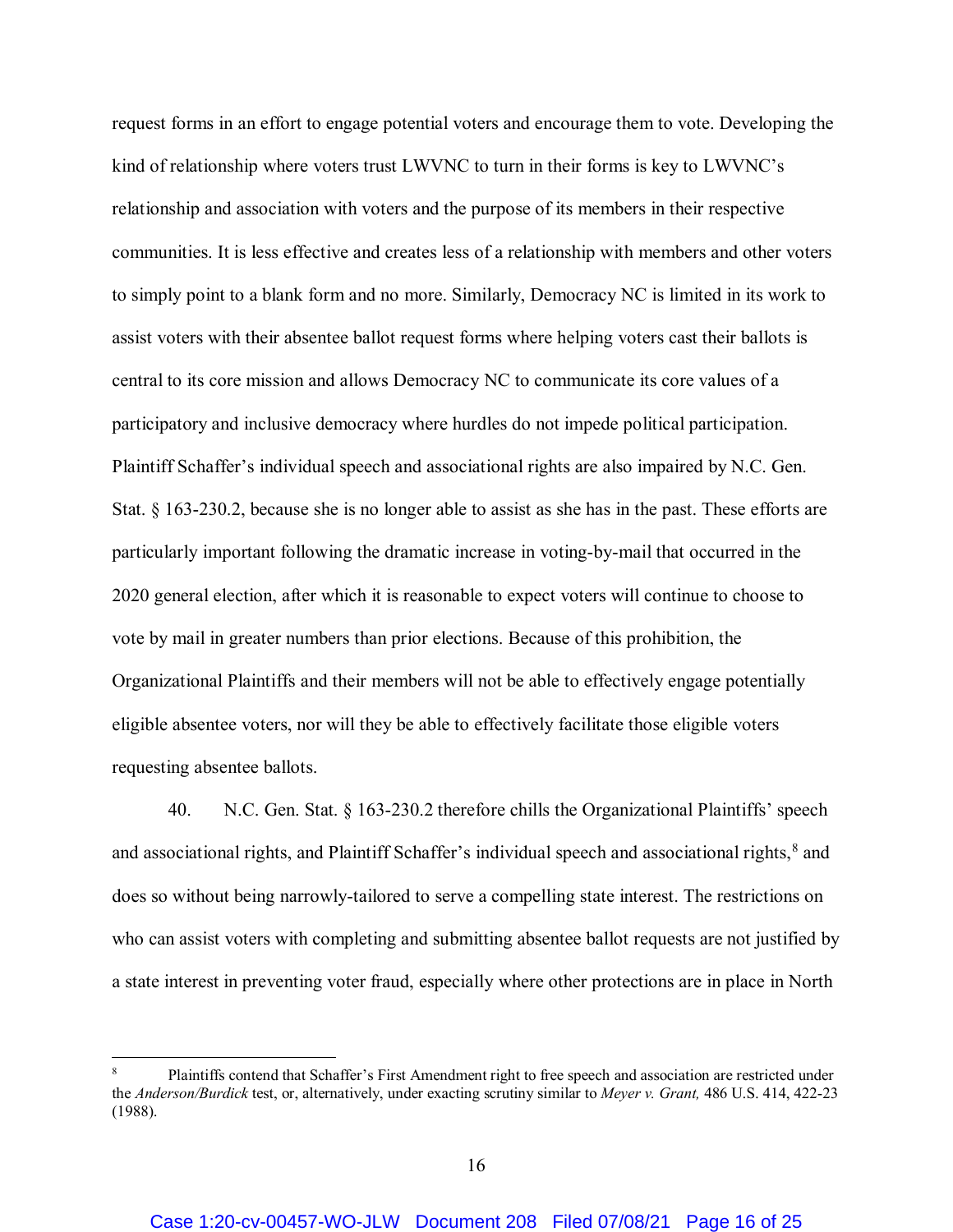Carolina's administration of elections and processing of absentee ballots to prevent mail-in voter and election fraud.

## **COUNT TWO**

# **(SBE Defendants) (Denial of Plaintiffs' Right to Procedural Due Process in violation of the Fourteenth Amendment to the Constitution of the United States and 42 U.S.C. § 1983)**

41. Plaintiffs reallege and reincorporate by reference all prior paragraphs of this

Complaint and the paragraphs in the counts below as though fully set forth herein.

42. The Due Process Clause of the Fourteenth Amendment prohibits the deprivation of "life, liberty, or property, without due process of law." U.S. CONST. amend. XIV, § 1. "Where the government seeks to deprive someone of a liberty interest protected by due process, due process demands that certain procedural safeguards be provided." *United States v. Baker*, 45 F.3d 837, 843 (4th Cir. 1995). A liberty interest that is governed by due process can be created by the Constitution or "may arise from an expectation or interest created by state laws or policies." *Wilkinson v. Austin*, 545 U.S. 209, 221 (2005).

43. At a minimum, "procedural due process requires fair notice of impending state action and an opportunity to be heard." *Snider Int'l Corp. v. Town of Forest Heights*, 739 F.3d 140, 146 (4th Cir. 2014) (citing *Mathews v. Eldridge*, 424 U.S. 319, 333 (1976)).

44. "Proper notice is 'an elementary and fundamental requirement of due process,' and must be reasonably calculated to convey information concerning a deprivation.'" *Snider Int'l*, 739 F.3d at 146 (quoting *Mullane v. Cent. Hanover Bank & Tr. Co.*, 339 U.S. 306, 314 (1950)); *see also Presley v. City of Charlottesville*, 464 F.3d 480, 490 (4th Cir. 2006).

45. As for the opportunity to be heard, "*Mathews* set forth the familiar three-step inquiry for determining the adequacy of the opportunity to be heard: a balancing of the private interest and the public interest, along with 'the risk of an erroneous deprivation of such interest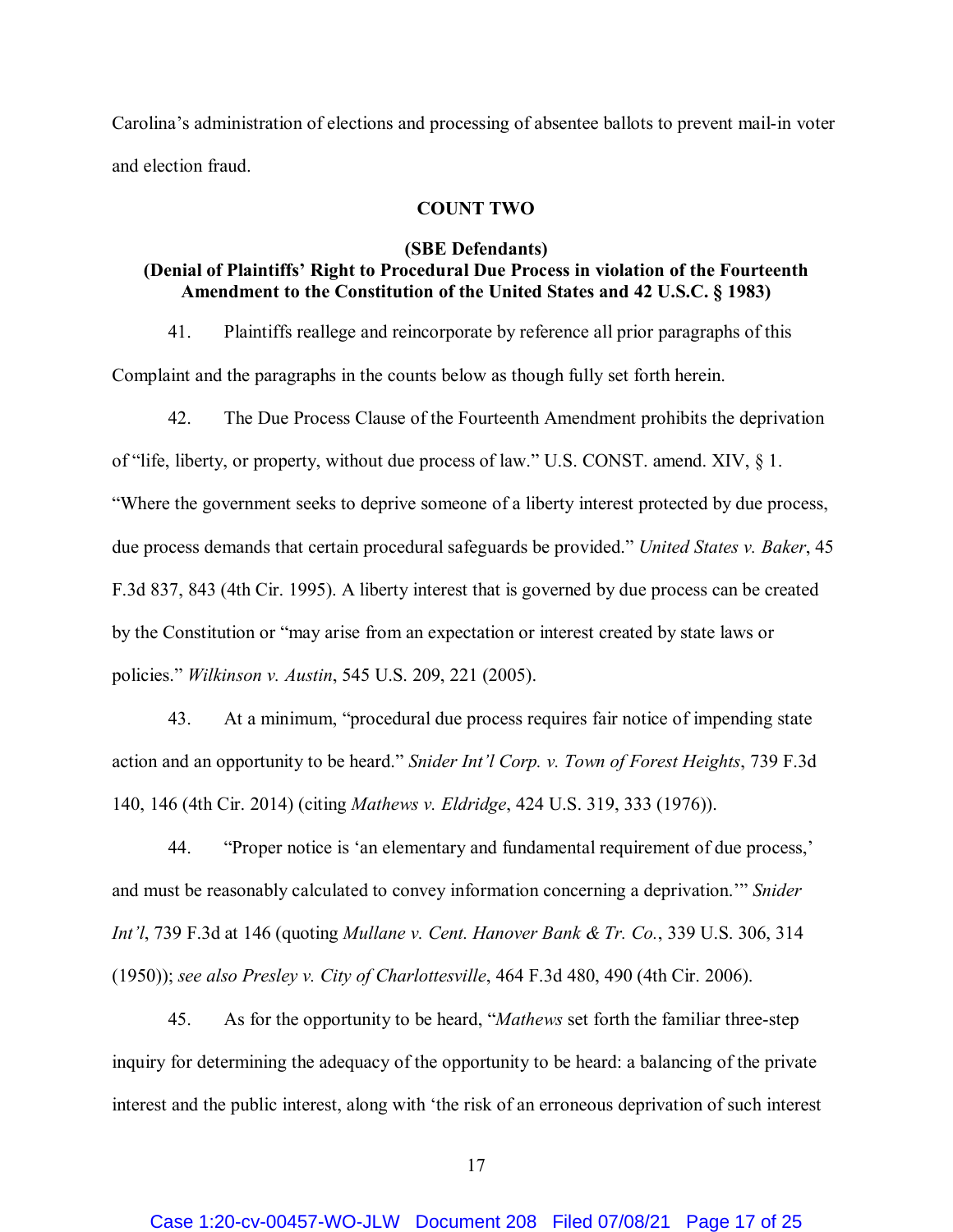through the procedures used, and the probable value, if any, of additional or substitute procedural safeguards.'" *Snider Int'l*, 739 F.3d at 146 (quoting *Mathews*, 424 U.S. at 335). "Fundamental to due process is an opportunity to be heard—'an opportunity which must be granted at a meaningful time.'" *Sciolino v. City of Newport News,* 480 F.3d 642, 653 (4th Cir. 2007) (quoting *Armstrong v. Manzo*, 380 U.S. 545, 552 (1965)).

46. Absent exigent circumstances, due process requires pre-deprivation procedures. *See Cleveland Bd. of Educ. v. Loudermill*, 470 U.S. 532, 542 (1985) ("We have described 'the root requirement' of the Due Process Clause as being 'that an individual be given an opportunity for a hearing before he is deprived of any significant property interest.'" (quoting *Boddie v. Connecticut*, 401 U.S. 371, 379 (1971) (emphasis in original)); *Sciolino*, 480 F.3d at 653 ("An opportunity to clear your name after it has been ruined by dissemination of false, stigmatizing charges is not 'meaningful.'").

47. North Carolina law gives all registered North Carolina voters statutory rights to request and cast a mail-in absentee ballot that will be processed and counted, thereby vesting them with liberty interests. Eligible, registered voters enjoy an "individual and personal" right to vote under North Carolina law. *Gill v. Whitford*, 138 S. Ct. 1916, 1929 (2018) (quoting *Reynolds v. Sims*, 377 U.S. 533, 561 (1964)).

48. However, there is no requirement under North Carolina law for the SBE Defendants to afford mail-in absentee voters any notice of or opportunities to cure material defects in their absentee ballot request forms or absentee ballots including their certificate envelopes that will result in rejection. Before November 2020, there was no uniform process in North Carolina for voters to have notice and an opportunity to cure or be heard regarding material defects in their absentee ballot request forms or absentee ballot certificate envelopes.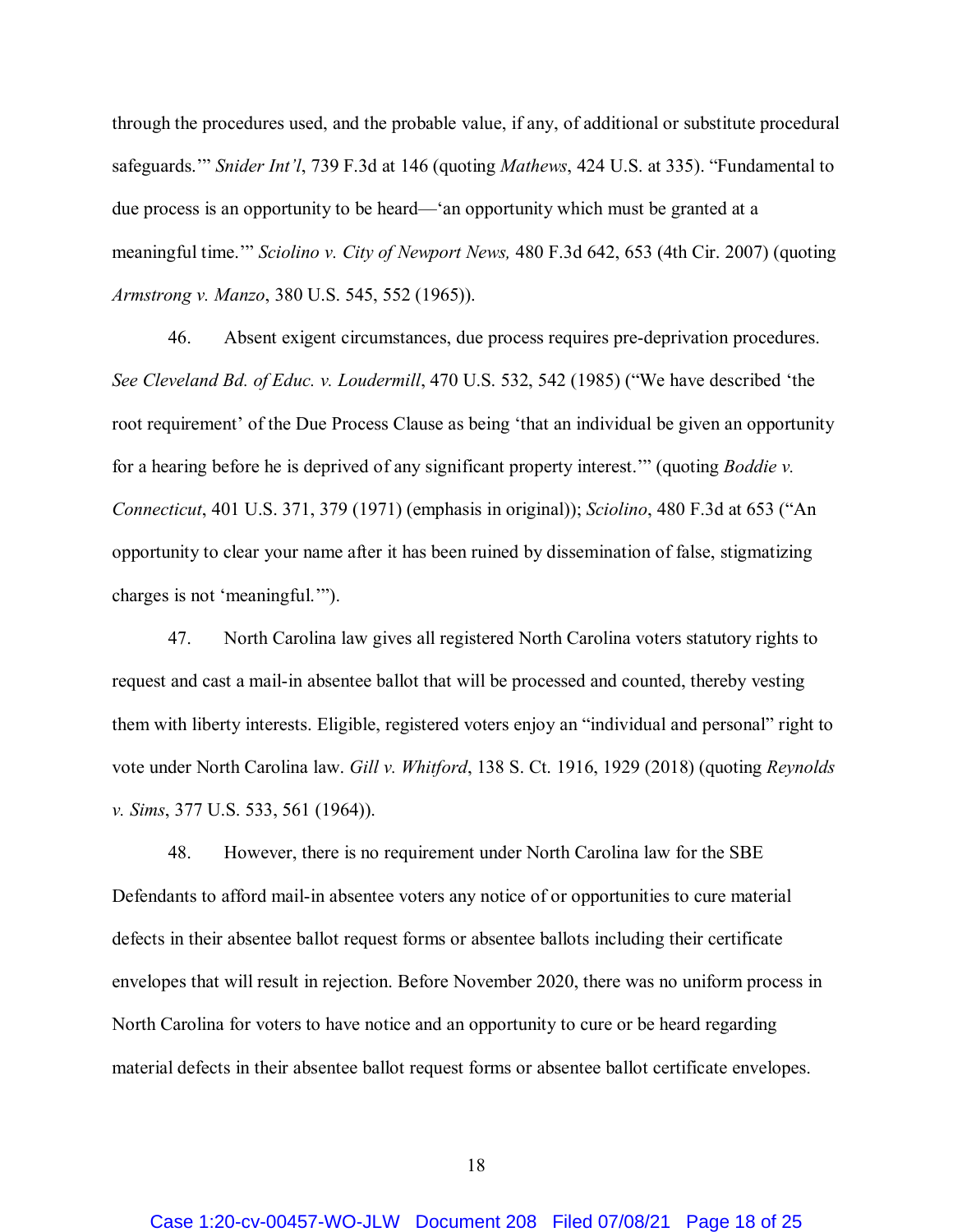The processes implemented in the November 2020 general election, and the process set forth in the numbered memo issued by Defendant Bell in June 2021, were issued pursuant to the preliminary injunction ordered in this matter and thus do not permanently remedy this violation and, at most, constitute a voluntary cessation of this violation that will reoccur absent permanent relief granted by this Court. The lack of any process, and the lack of any requirement under North Carolina law for the SBE Defendants to implement and enforce a process, to afford mailin absentee voters any notice of or opportunities to cure material defects in their absentee ballot request forms or absentee ballots thereby deprives Plaintiffs and other registered North Carolina voters of their liberty interests in requesting and casting a mail-in absentee ballot and exercising their fundamental right to vote.

49. The risk of erroneous deprivation is high, as these eligible, registered North Carolina voters are entitled by law to request an absentee ballot and to vote an absentee ballot and, therefore, must be provided with an additional procedural safeguard: the opportunity to timely cure any defect that would cause the absentee ballot request form's rejection or the absentee ballot's rejection.

50. Plaintiffs Clark, Edwards, Priddy, Hutchins, and Bentley all intend to vote by mail-in absentee ballot in future elections and may well make errors on their absentee ballot request forms or absentee ballots and/or their certificate envelopes. Procedural due process requires a cure procedure for these defects. The lack of a cure procedure also frustrates the core mission of Plaintiffs LWVNC and Democracy NC to encourage voter participation because, without this safety net in place, any efforts spent encouraging voters to use absentee-by-mail voting could result in voters being inadvertently disenfranchised if they make a mistake. Furthermore, without being able to assure voters they will have notice of material defects and an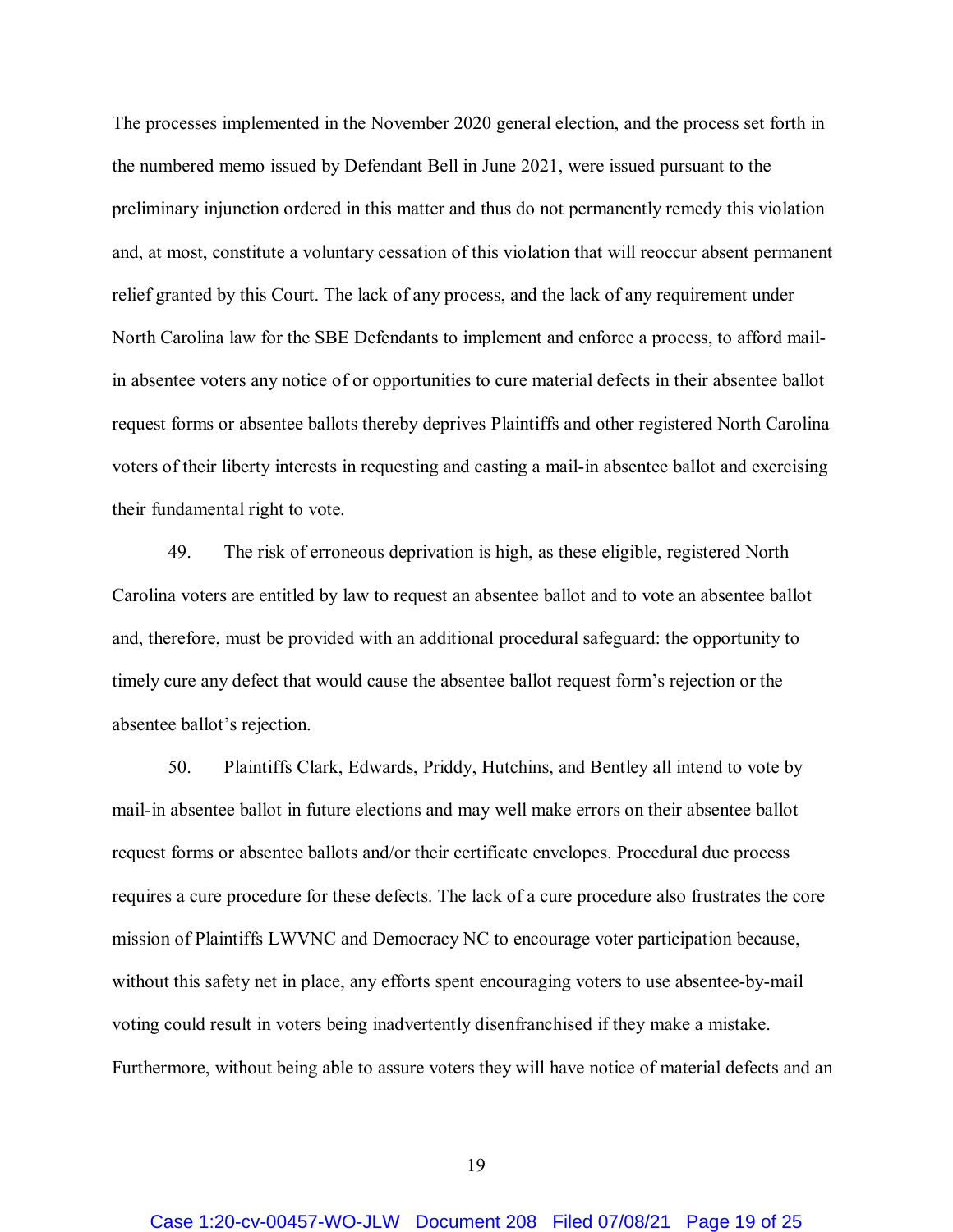opportunity to fix absentee ballots, these Plaintiffs will have to dedicate significantly more resources and time toward explaining in greater detail the mail-in voting process so that they are more likely to submit it correctly, instead of the more general instructions typically provided.

51. Defendants cannot advance any interests that outweigh the risk of erroneous deprivation. The threat of disenfranchising Plaintiffs and their members far outweighs any increased administrative burden in affording voters an opportunity to cure their absentee ballot request form defects or their absentee ballot defects, including any defects on the certificate envelope. Defendants' interest in conducting fair election administration and preserving election integrity would not be compromised in the slightest, and they would satisfy their weighty interest in abiding by federal constitutional requirements.

52. For the foregoing reasons, SBE Defendants have violated and will continue to violate Plaintiffs Clark, Edwards, Priddy, Hutchins, and Bentley's federal constitutional rights to procedural due process.

53. At all relevant times, Defendants have acted under color of state law.

54. Defendants have deprived and will continue to deprive Plaintiffs Clark, Edwards, Priddy, Hutchins, Bentley and all voters seeking to vote by mail of their right to adequate notice and a meaningful opportunity to be heard in order to cure deficiencies with their absentee ballot request forms and their absentee ballots. This wholly fails to meet these minimum requirements of procedural due process, as guaranteed to Plaintiffs by the Fourteenth Amendment to the U.S. Constitution and 42 U.S.C. § 1983.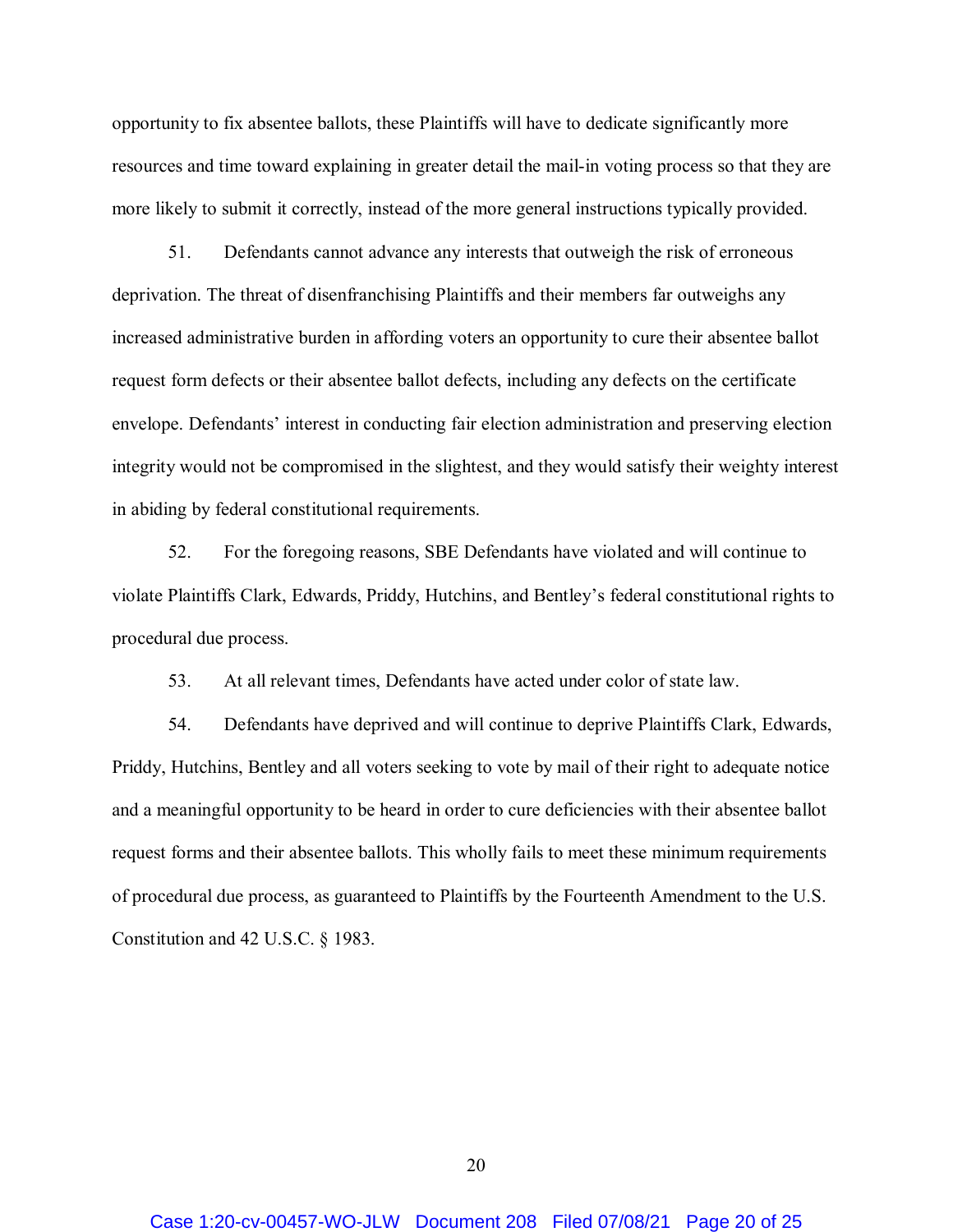#### **COUNT THREE**

# **(SBE Defendants) (Section 208 of the Voting Rights Act of 1965, 52 U.S.C. § 10508)**

55. Plaintiffs reallege and reincorporate by reference all prior paragraphs of this Complaint and the paragraphs in the counts below as though fully set forth herein.

56. Section 208 of the Voting Rights Act of 1965 (VRA), 52 U.S.C. § 10508, provides: "Any voter who requires assistance to vote by reason of blindness, disability, or inability to read or write may be given assistance by a person of the voter's choice, other than the voter's employer or agent of that employer or officer or agent of the voter's union."

57. The word "vote" is expressly defined in 52 U.S.C.  $\S$  10310(c)(1) as follows: The terms "vote" or "voting" shall include all action necessary to make a vote effective in any primary, special, or general election, including, but not limited to, registration, listing pursuant to this chapter, or other action required by law prerequisite to voting, casting a ballot, and having such ballot counted properly and included in the appropriate totals of votes cast with respect to candidates for public or party office and propositions for which votes are received in an election. *OCA-Greater Houston v. Texas,* 867 F.3d 604, 614-15 (5th Cir. 2017) (quoting 52 U.S.C.  $\S$  10310(c)(1)) ("To vote,' therefore, plainly contemplates more than the mechanical act of filling out the ballot sheet.").

58. Under Section 208, a voter who is blind, disabled, or unable to read or write ("208-covered voter") possesses the right to choose *any* person other than their employer/union representative—regardless of whether the person is a near relative or legal guardian—to assist them with the voting process, including the steps necessary to obtain, cast, and submit an absentee ballot. *See* 52 U.S.C. § 10508; *OCA-Greater Houston*, 867 F.3d at 614-15.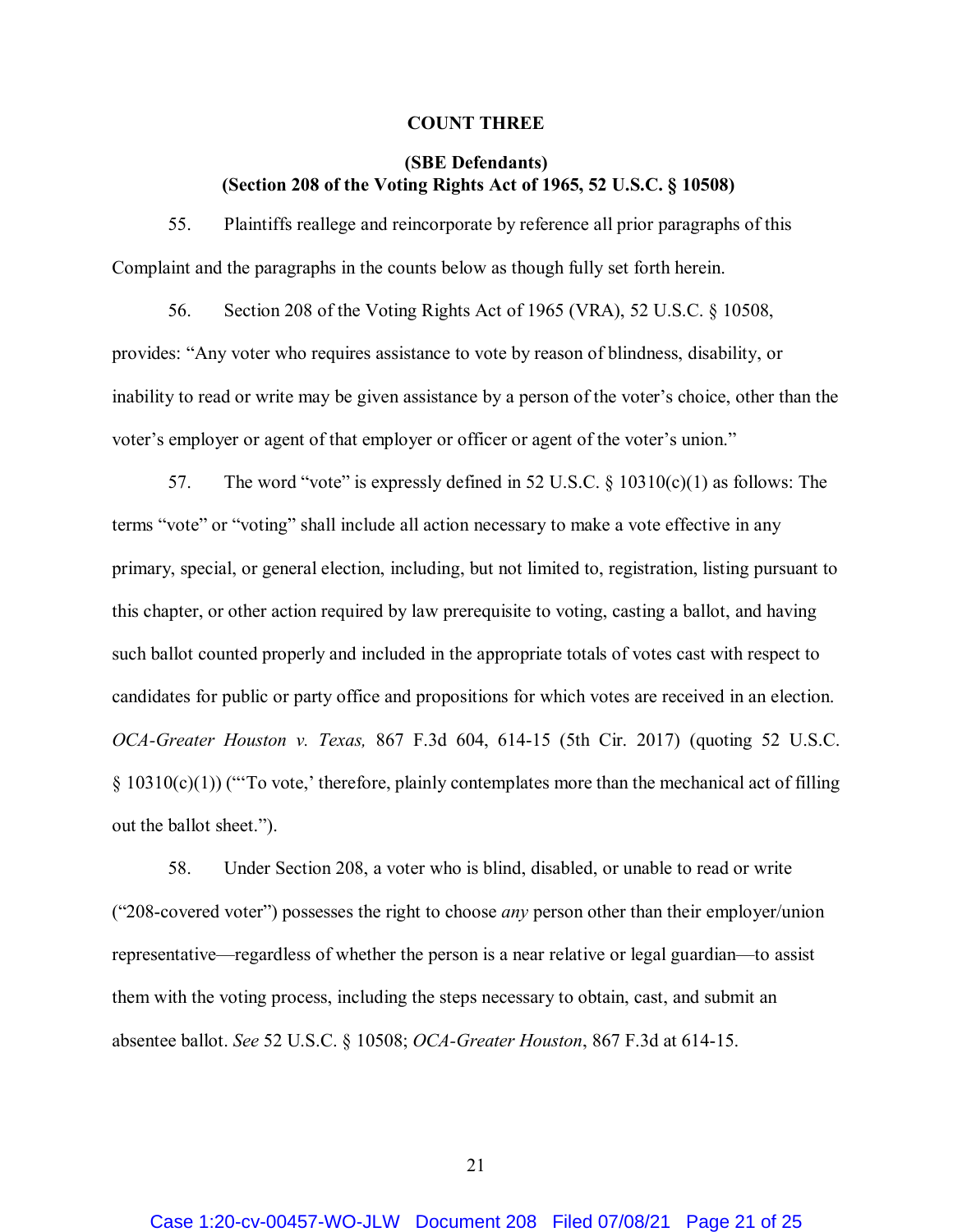59. North Carolina restricts absentee voters to only assistance from their near relatives, verifiable legal guardians, or MAT team members, for absentee ballot request return, absentee ballot marking and completion, and absentee ballot return. Unlike for *completing* an absentee ballot request form, there is no similar exception for any of these steps for absentee voters who need assistance by reason of their blindness, disability, or inability to read or write. *See* N.C. Gen. Stat. §§ 163-226.3(a)(1), 163-226.3(a)(4), 163-226.3(a)(5), 163-226.3(a)(6), 163- 230.2, 163-231(b)(1).

60. By imposing additional restrictions on who can assist a Section 208-covered voter who needs assistance with requesting, marking and completing their absentee ballots, and returning their absentee ballots, specifically, by limiting valid assistors to the voter's near relative, legal guardian, or MAT team members, N.C. Gen. Stat. §§ 163-226.3(a)(1), 163- 226.3(a)(4), 163-226.3(a)(5), 163-226.3(a)(6), 163-230.2(e1), and 163-231(b)(1) violate Section 208 of the VRA by failing to allow these voters to choose any assistor who is not their employer or union representative.

61. Defendants' failure to allow eligible voters who need assistance by reason of their blindness, disability or ability to read or write in any part of the absentee voting process, from any person of their choice, other than their employers or union officials, as described herein, is a violation of Section 208. Plaintiff Walter Hutchins is harmed by these restrictions on assistance with absentee ballot request, marking and completion, and absentee ballot submission, and the corresponding lack of any disability-based exceptions. Plaintiff Hutchins is blind and requires assistance in requesting, reading, marking, and submitting his ballot according to his preferences.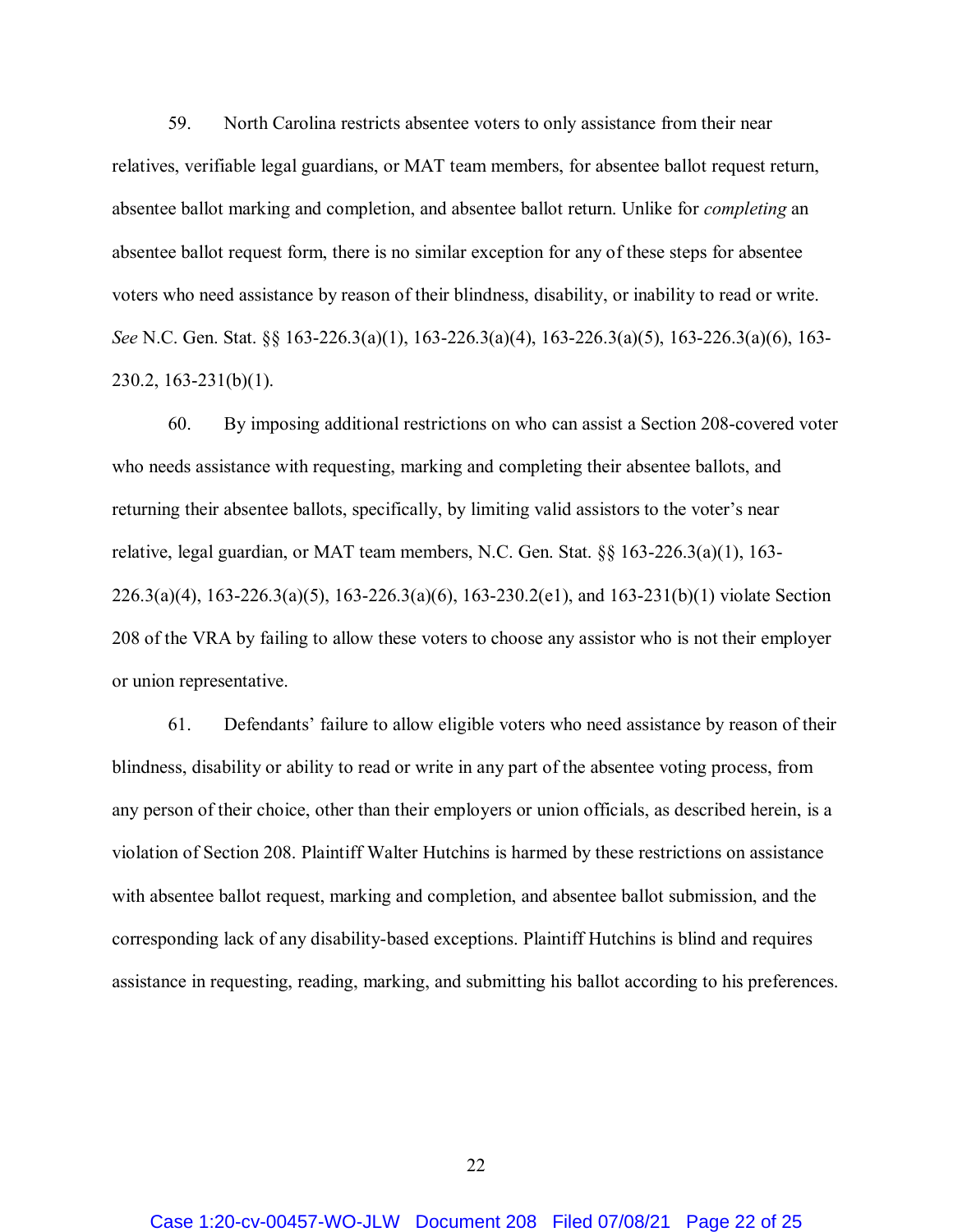62. By depriving Plaintiff Hutchins of rights and privileges under Section 208 of the VRA under the color of state law, Defendants have violated and are liable under 42 U.S.C. § 1983.

## **PRAYER FOR RELIEF**

Plaintiffs respectfully request that this Court:

(a) Assume jurisdiction over this matter;

(b) Declare that Plaintiffs' First Amendment associational rights are violated by N.C. Gen. Stat. §§ 163-230.2;

(c) Declare that the lack of any requirement under North Carolina law for a uniform cure mechanism for Plaintiffs' mail-in absentee ballot request forms and mail-in absentee ballots violates their rights to procedural due process;

(d) Declare that N.C. Gen. Stat. §§ 163-226.3(a)(1), 163-226.3(a)(4), 163- 226.3(a)(5), 163-226.3(a)(6), 163-230.2(e1), and 163-231(b)(1) violate Section 208 of the Voting Rights Act, 52 U.S.C. § 10508;

(e) Preliminarily and permanently enjoin Defendants from administering and enforcing:

> i. N.C. Gen. Stat. §§ 163-226.3(a)(1), 163-226.3(a)(4), 163-226.3(a)(5), 163-226.3(a)(6), 163-230.2, and 163-231(b)(1), imposing restrictions on assistance for absentee ballot request return, absentee ballot marking and completion, and absentee ballot submission;

(f) Preliminarily and permanently enjoin Defendants from violating Plaintiffs' constitutional and federal statutory rights with respect to any election in the state.

(g) Order Defendants to implement measures to ensure eligible North Carolinians are able to vote absentee by mail, including:

## Case 1:20-cv-00457-WO-JLW Document 208 Filed 07/08/21 Page 23 of 25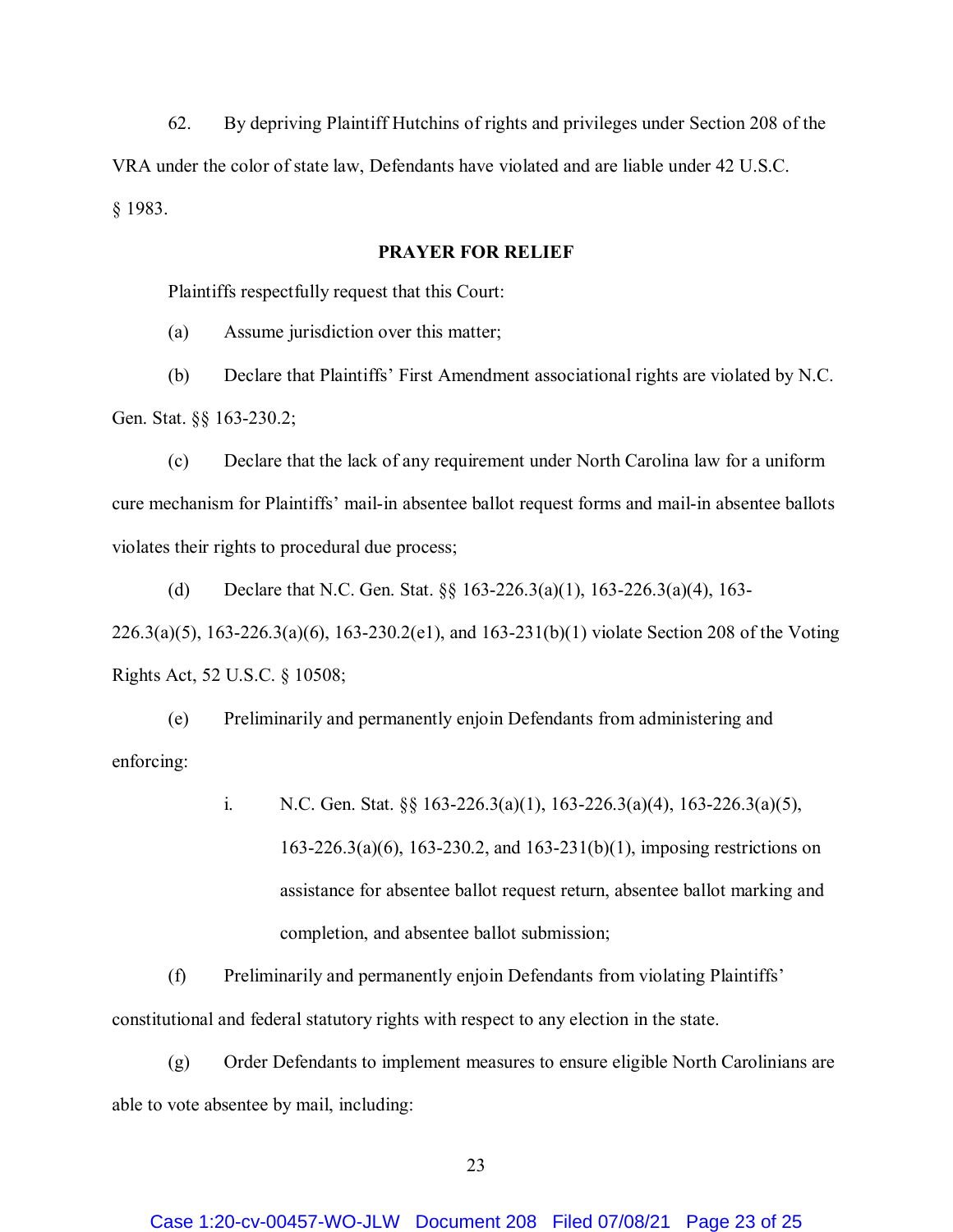- i. Establishing mechanisms to cure deficient absentee ballot requests and absentee ballots;
- ii. Permitting voters who for reason of blindness, disability, or an inability to read or write, require assistance to return an absentee ballot request form, mark and complete an absentee ballot, and/or submit an absentee ballot, to obtain assistance from anyone who is not their employer or union representative.

(h) Order Defendants to implement a remedial plan to educate voters regarding their options to vote and obtain and cast a ballot.

(i) Retain jurisdiction to monitor Defendants' compliance with this Court's judgment;

(j) Grant Plaintiffs their reasonable costs and attorneys' fees incurred in bringing this action pursuant to 42 U.S.C. § 1988, 28 U.S.C. § 1920, and as otherwise permitted by law; and

(k) Grant such other relief as this Court deems just and proper.

Dated: July 8, 2021

Respectfully submitted,

*/s/Allison Riggs*

|                                         | 5/11                                   |
|-----------------------------------------|----------------------------------------|
| /s/ Jon Sherman                         | Allison J. Riggs (State Bar #40028)    |
| Jon Sherman                             | Jeffrey Loperfido (State Bar #52939)   |
| D.C. Bar No. 998271                     | Hilary Harris Klein (State Bar #53711) |
| Michelle Kanter Cohen                   | Southern Coalition for Social Justice  |
| D.C. Bar No. 989164                     | 1415 West Highway 54, Suite 101        |
| Cecilia Aguilera                        | Durham, NC 27707                       |
| D.C. Bar No. 1617884                    | Telephone: 919-323-3380                |
| <b>FAIR ELECTIONS CENTER</b>            | Facsimile: 919-323-3942 Email:         |
| 1825 K St. NW, Ste. 450                 | Allison@southerncoalition.org          |
| Washington, D.C. 20006                  | $j$ eff@southerncoalition.org          |
| Telephone: (202) 331-0114               |                                        |
| Email: jsherman@fairelectionscenter.org | <b>SI George P. Varghese</b>           |
| mkantercohen@fairelectionscenter.org    | George P. Varghese (Pa. Bar No. 94329) |
| caguilera@fairelectionscenter.org       | Stephanie Lin (MA Bar No. 690909)      |
|                                         | Rebecca Lee (DC Bar No. 229651)        |